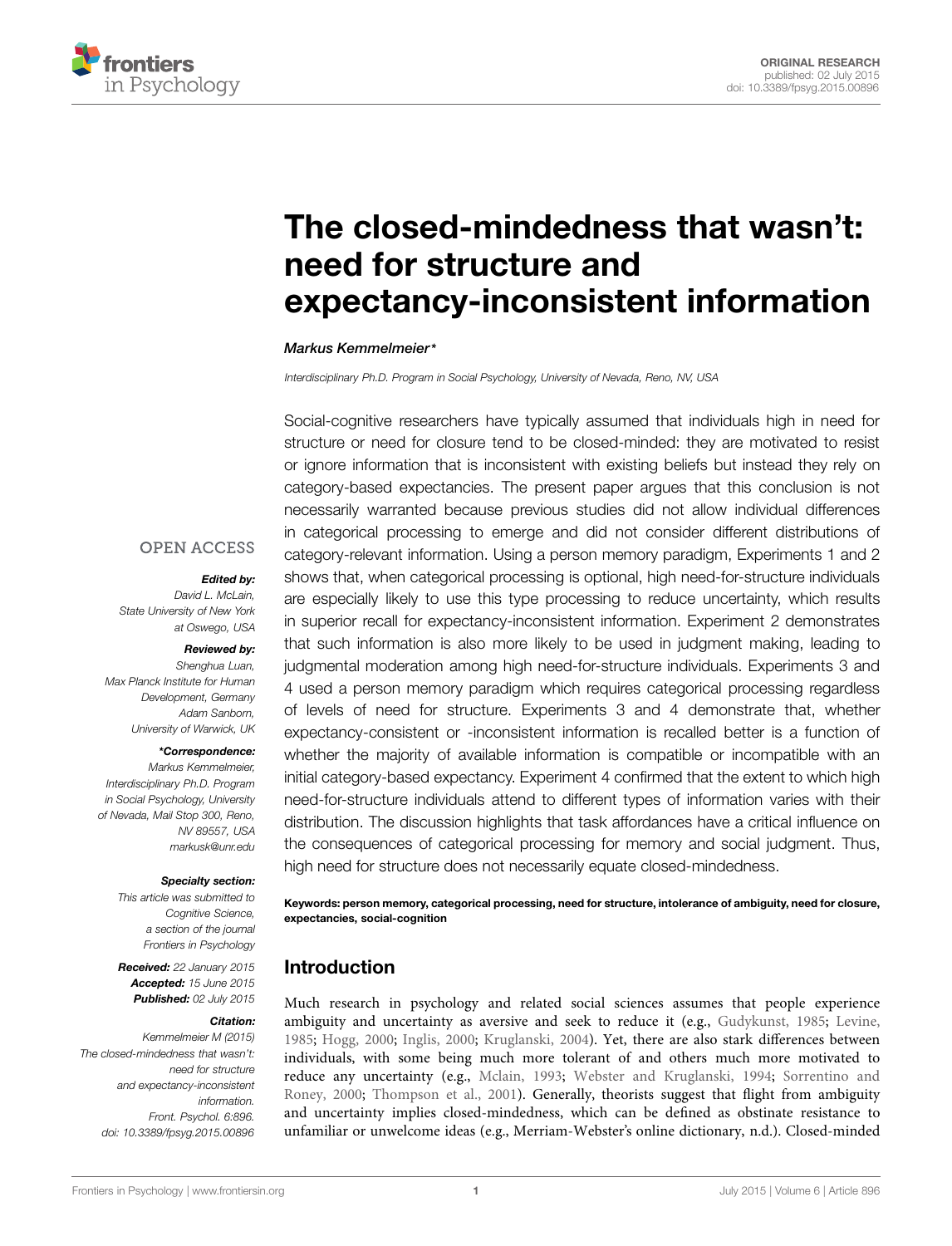individuals cling to existing values and beliefs whereas new experiences and new information, especially when they challenge existi[ng ideas, are discounted, if not altogether ignored \(](#page-13-3)Driscoll et al., [1991;](#page-13-3) [Dijksterhuis et al.](#page-13-4), [1996;](#page-13-4) [Kruglanski](#page-14-1), [2004\)](#page-14-1). The present paper challenges the idea that seeking to replace uncertainty with cognitive closure and structure necessarily implies closed-mindedness. The same characteristics that may make individuals affirm existing beliefs, namely an overreliance on categorical processing of social information, might also make them more attentive to new and unexpected information. The goal of the present research is to show under which circumstances individual differences in dispositional intolerance for ambiguity and need for structure make individuals more or less open to unexpected information.

Early research on individual differences in closed-mindedness focused on intolerance of ambiguity and pointed to this concepts' association with phenomena such as authoritarianism, ethnocen[trism and stereotyping \(e.g.,](#page-13-5) [Rokeach, 1948](#page-14-6); Frenkel-Brunswik, [1949](#page-13-5); [Block and Block](#page-13-6), [1951\)](#page-13-6). Though modern research has supported some of its conclusions (e.g., [Kemmelmeier](#page-14-7), [2007,](#page-14-7) [2010\)](#page-14-8), this work was criticized based on both meth[odological and theoretical grounds \(e.g.,](#page-13-7) Furnham and Ribchester, [1995\)](#page-13-7). Yet, to date there are two well-established lines of research in social and personality psychology that carry forth this tradition.

First, research on need for structure has demonstrated that people vary in their inclination to reduce complexity when thinking about and interacting with their social environment [\(Neuberg and Newsom](#page-14-9), [1993](#page-14-9); [Thompson et al., 2001](#page-14-5)). Because they abhor ambiguity and lack of structure, those individuals high in need for structure are more inclined to rely on stereotypes [\(Neuberg and Newsom](#page-14-9), [1993;](#page-14-9) [Newheiser and Dovidio, 2012](#page-14-10)), and are also more likely to acquire new stereotypes [\(Schaller et al.](#page-14-11), [1995](#page-14-11)), even when presented with unbiased information [\(Gordon](#page-13-8), [1997](#page-13-8)). Reliance on stereotypes and categorical representations of others simplifies and structures social-cognition, reducing the processin[g](#page-13-10) [effort](#page-13-10) [that](#page-13-10) [is](#page-13-10) [required](#page-13-10) [\(e.g.,](#page-13-10) [Brewer](#page-13-9), [1988](#page-13-9); Fiske and Neuberg, [1990;](#page-13-10) [Fiske et al.](#page-13-11), [1999](#page-13-11)). Further, this reduces uncertainty by activating stereotypic knowledge, which allows individuals to anticipate the behaviors and features of others [\(Macrae and Bodenhausen](#page-14-12), [2000](#page-14-12)). Consistent with the idea that those motivated by a high need for structure rely heavily on social categorization, [Moskowitz](#page-14-13) [\(1993\)](#page-14-13) demonstrated that such individuals are more likely to make trait inferences based on behaviors than individuals who are low in need for closure. In other words, high need-for-closure individuals readily conclude that someone who, for instance, won a chess tournament and graduated magna cum laude must be member of the category of "intelligent people" (see also [Webster and Kruglanski, 1994](#page-14-3)).

The second, related line of research concerns the construct of need for closure, that is, epistemic motivation to have any answer on a given topic rather than expose the individual to continued ambiguity [\(Kruglanski and Webster](#page-14-14), [1996;](#page-14-14) [Kruglanski](#page-14-1), [2004](#page-14-1)). This research assumes that all individuals are motivated to reduce uncertainty; yet, people who are high in a dispositional need for closure tend to reduce the feelings of discomfort induced by uncertainty by relying on category-based processing (e.g., [Brewer](#page-13-9),

[1988;](#page-13-9) [Fiske et al.](#page-13-11), [1999\)](#page-13-11). By contrast, individuals low in need for closure are assumed to reduce uncertainty by engaging in detailed, effortful processing, which avoids the generalizations that result from viewing others as exchangeable members of a [social category. Following vigorous debate \(](#page-14-15)Kruglanski et al., [1997;](#page-14-15) [Neuberg et al.](#page-14-16), [1997a](#page-14-16)[,b](#page-14-17), contemporary research now treats the need for structure construct and the need for closure construct as largely exchangeable (e.g., [Jost et al.](#page-13-12), [1999](#page-13-12); [Bouckenooghe et al.](#page-13-13), [2007\)](#page-13-13).

[Dijksterhuis et al.](#page-13-4) [\(1996\)](#page-13-4) have thus far produced the most compelling evidence that need for closure implies closedmindedness, here conceived as individuals turning away or even ignoring new and unexpected information. The authors provided participants with general descriptions about a target group (e.g., hooligans). Participants then read descriptions of 15 members of this group, five of which were engaged in expected behavior (e.g., starting a bar fight), five of which were engaged in unexpected behavior (e.g., doesn't drink alcohol) and five [of which were unrelated. Across two studies,](#page-13-4) Dijksterhuis et al. [\(1996](#page-13-4)) documented that participants low in need for closure were more attentive to and had a better memory for behavior that was inconsistent with their initial expectancy. This replicated a well-established finding based on which expectancyinconsistent information triggers effortful cognitive processing which, in turn, makes it more memorable and more likely to be used in subsequent judgments [\(Hastie and Kumar, 1979](#page-13-14); [Stangor and McMillan](#page-14-18), [1992](#page-14-18)). However, participants high in need for closure focused more on and were more likely to recall behavior that confirmed their initial expectancy, but ignored evidence that contradicted their initial beliefs about the group (see [Driscoll et al., 1991](#page-13-3) for similar findings involving differences in uncertainty orientation). Because expectancy-inconsistent information loomed larger for low need-for-closure participants, they evaluated the group as less stereotypical than high need-forclosure individuals.

The research reported here reexamines the generality of the findings of [Dijksterhuis et al.](#page-13-4) [\(1996\)](#page-13-4). The focus is on need for structure, which is measured using the 11-items Personal Need for Structure scale (PNS; [Neuberg and Newsom](#page-14-9), [1993\)](#page-14-9). The PNS scale is composed of two separate factors: *Desire for Structure* (DFS) reflects participants' dispositional motivation to create structure in their lives, whereas *Response to Lack of Structure* (RLS) taps responses to unstructured, unpredictable and generally ambiguous situations. Though much research combines both factors into one, studies have documented distinct correlates of the two subscales (e.g., [Cavazos et al., 2012](#page-13-15)).

In the present research, the focal interest is on DFS. To the extent that individuals encounter information about a target that is ambiguous (e.g., because different pieces of information lead to contradictory conclusions), those high in DFS should be highly motivated to restructure the information, that is, to arrive at a simple cognitive structure. Arguably, when forming an impression about a target person this means categorizing him based on the available information [\(Moskowitz, 1993](#page-14-13)). If a critical mass of the information suggests that the target is intelligent (or not intelligent), this allows perceivers to bring order into their experiences. By focusing only on part of what is known about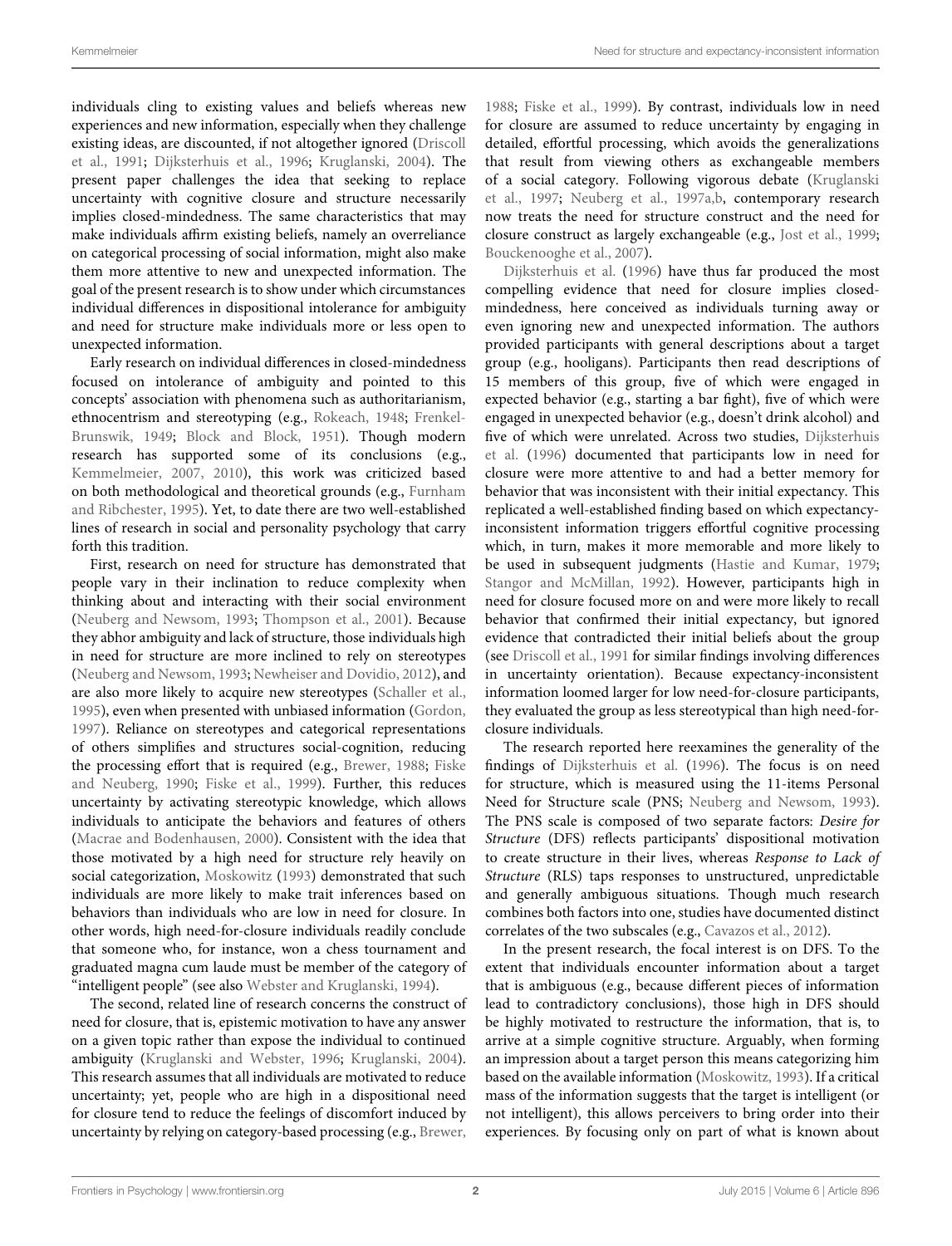the person, a perceiver who seizes on information suggesting that the person is intelligent has a chance to categorize him as "a smart person," and thus simplify their representation of the person. Given their inclination to reduce complexity in thinking about others, high-DFS participants should be more inclined than low-DFS individuals to categorize such a newly encountered target.

To the extent that high-DFS participants readily categorize a target person, this should bring to mind characteristics that are typical for a member of this category. This category-based information defines participants' expectancies as to what other infor[mation they might learn about the target person \(e.g.,](#page-14-19) Olson et al., [1996](#page-14-19)). For instance, participants might expect "a smart person" to have a stellar educational record. If they learn that the person dropped out of high school, there is a need for them to respond to this unexpected information. Researchers have long argued that such information prompts efforts to reconcile it with one's expectancy, with the resulting cognitive elaboration making expectancy-inconsistent information more memorable than expectancy-consistent information (e.g., [Hastie and Kumar,](#page-13-14) [1979](#page-13-14); [Stangor and McMillan](#page-14-18), [1992](#page-14-18); but see [Heider et al.](#page-13-16), [2007](#page-13-16)). As a consequence, because they are more likely to engage in categorical processing of a target, high-DFS should be more attentive to expectancy-inconsistent information than low-DFS individuals, and remember it better.

Recall that [Dijksterhuis et al.](#page-13-4) [\(1996\)](#page-13-4) did not obtain the pattern of findings anticipated here. These authors found that high need for structure *reduced* the attention paid to expectancyinco[nsistent information. One possible reason is that](#page-13-4) Dijksterhuis et al. [\(1996\)](#page-13-4), like many others (e.g., [Srull et al.](#page-14-20), [1985](#page-14-20); [Driscoll et al.,](#page-13-3) [1991](#page-13-3)), provided participants with advance information about the target, which primed a social category, and thus established category-based expectancies *prior* to participants encountering any additional information. That is, [Dijksterhuis et al.](#page-13-4) [\(1996\)](#page-13-4) prompted categorical processing on the part of all participants regardless of their level of need for structure. As a result, these authors were able to examine whether high and low need for structure participants would process expectancy-consistent and expectancy-inconsistent information differently once categorical processing was engaged, but not if participants would engage in categorical processing or not.

The paradigm employed in the Experiments 1 and 2 differs from [Dijksterhuis et al.](#page-13-4) [\(1996](#page-13-4)), though it uses another common approa[ch in research on impression formation \(e.g.,](#page-13-14) Hastie and Kumar, [1979](#page-13-14); [Hemsley and Marmurek](#page-13-17), [1982;](#page-13-17) [Bargh and Thein,](#page-13-18) [1985](#page-13-18)). Rather than providing participants with category labels in advance, expectancies are induced indirectly through the distribution of the information made available to participants. If the majority of the available information implies that the target is intelligent, but only a minority of information implies he is not intelligent, then participants arrive at the overall impression that the target is intelligent, i.e., they may categorize the target as "a smart person." This approach is especially likely to render information memorable that is *in*consistent with the overall impression co[nveyed by the majority of information \(](#page-14-18)Stangor and McMillan, [1992\)](#page-14-18). Research does not always differentiate whether participants are provided with an explicit categorization

or whether a suitable category has to be inferred by participants (but see [Neuberg et al.](#page-14-17), [1997b\)](#page-14-17). However, for Experiments 1 and 2 the distinction is crucial: if high-DFS individuals are more inclined to engage in categorical processing than their low-DFS counterparts, this should only become apparent when categorical processing is optional and the task does not constrain whether effortful (piecemeal) processing or categorical processing is deployed. As demonstrated later in Experiments 3 and 4, requiring both high-DFS and low-DFS participants to engage in categorical processing may engage different processes and result in different effects on memory.

Another contrast between the present research and [Dijksterhuis et al.](#page-13-4) [\(1996\)](#page-13-4) is that these authors focused on groups, whereas the present focus is on individuals. All members of a group are not necessarily expected to behave in the same way. Yet, people do expect a person to behave consistently; that is, a person who is smart should also be able to finish high school. Arguably, a person about whom expectancy-inconsistent information becomes known seems to prompt much more intense cognitive efforts to reconcile new information with existing one than is the case of groups, rendering inconsistent information about individuals more memorable (e.g., [Stern et al.](#page-14-21), [1984](#page-14-21); [Srull et al.](#page-14-20), [1985\)](#page-14-20).

# Experiment 1

In the first experiment participants were provided with a majority of information that was intended to induce the overall impression that the target person is either intelligent or unintelligent. A subsequent recall task and a recognition task were expected to reveal that participants high in DFS would more likely to engage in categorical processing, resulting in better memory for expectancy-inconsistent information. Thus, the prediction was:

Hypothesis 1: Compared to low-DFS individuals, high-DFS individuals are more attentive to expectancy-inconsistent information than expectancy-consistent information, and remember it better.

It was also anticipated that those high in DFS would exhibit evidence of categorical processing on the recognition task. This should prompt high-DFS participants to falsely accept information as previously seen if this information that was directly relevant to the overall impression. That is, they would produce more false alarms concerning such information, but not neutral information.

Hypothesis 2: Compared to low-DFS individuals, high-DFS individuals are more likely to exhibit in response biases on a recognition memory task in favor of expectancy-relevant information relative to neutral behaviors.

#### **Participants**

One hundred twenty-one undergraduates participated in this research in exchange for partial course credit (52% women, average age 18.7 years, range 17–23). At the beginning of the term (2–6 weeks prior to the experiment), all students enrolled in a large introductory psychology course (*n >* 1,100) completed a six-item version (items 3, 4, 6, 8, 9, and 11;  $\alpha = 0.86$ ) of the PNS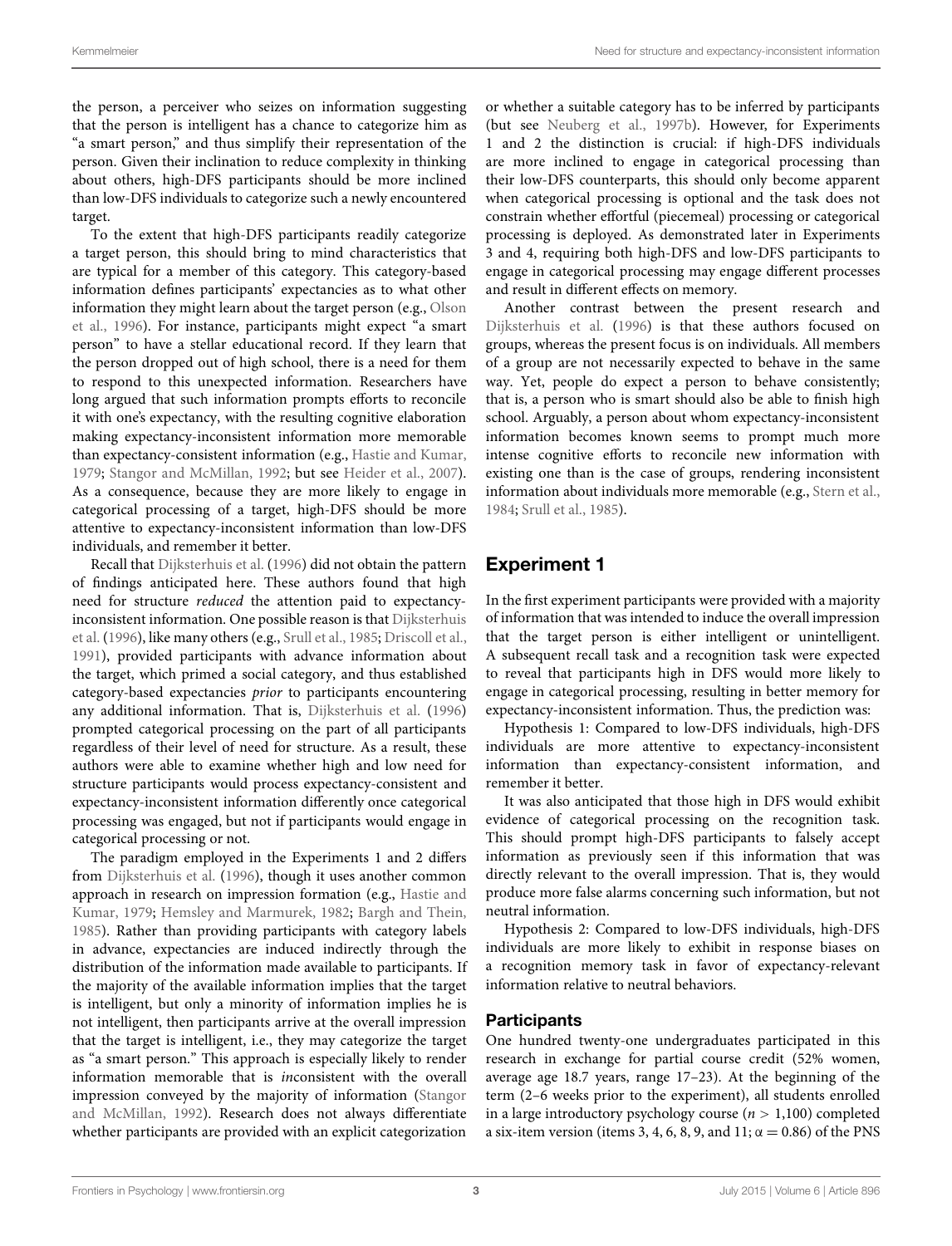scale [\(Neuberg and Newsom](#page-14-9), [1993\)](#page-14-9), which correlated well with the original 11-items scale ( $r = 0.88$ ). Participants were recruited based on whether their scores placed in them in the top ( $n = 62$ ) or bottom ( $n = 59$ ) 20% of the distribution<sup>1</sup>.

#### **Materials**

Based on [Fuhrman et al.](#page-13-19) [\(1989\)](#page-13-19), 24 behavior descriptions implying high intelligence were selected (average intelligence ratings 7.4–8.9 on a nine-point Likert type scale). Sample items included "Was voted most likely to succeed by members of his class" and "Won a chess tournament." Similarly, we selected 24 behavior descriptions implying lack of intelligence (average intelligence ratings 2.2–4.4 on the same scale). Sample items included "Kept the windows open while running the air conditioner" and "Flunked an aptitude test." Also selected were 12 neutral items with middling intelligence ratings (average rating 4.9–5.9). A comparison of normativity ratings, also by [Fuhrman et al.](#page-13-19) [\(1989](#page-13-19)), showed no difference between the three types of behaviors.

Two different stimulus sets were constructed based on half of all behaviors selected from [Fuhrman et al.](#page-13-19) [\(1989\)](#page-13-19). The first stimulus set intended to convey the impression that Bob was intelligent and included 12 intelligent behaviors, six unintelligent behaviors and six neutral behaviors, all randomly chosen from their respective pools (high intelligence list). A second stimulus set conveyed that Bob was unintelligent and included 12 unintelligent, six intelligent and the same six neutral behaviors, chosen from their respective pools of items (low intelligence list). The smaller set of six behaviors of one list always was a subset of the larger set of 12 behaviors of the other list. There were two variants of the same stimulus set to ensure that, across participants, each behavior was presented equally often as part of the set of six and as part of the set of 12 behaviors. [The other half of the behaviors selected from [Fuhrman et al.](#page-13-19) [\(1989\)](#page-13-19) was used to generate foils for the recognition task.]

#### Procedure

Upon arrival to the laboratory, participants were told that they would be participating in a study, in which they were to form an impression about a target person ("Bob"). They then saw 24 behavior descriptions pertaining to that person. Half of the participants saw the behaviors of the high intelligence list, and half the behaviors of the low intelligence list. The majority of behaviors (here: half of all behaviors presented) was expected to determine the overall impression of Bob as intelligent or not intelligent (see also [Hastie and Kumar](#page-13-14), [1979\)](#page-13-14). For half of the participants these 24 behaviors were provided simultaneously in random order on a computer screen, with participants having as much time as they wished to study the list. For the other half, the 24 behaviors were presented sequentially on a computer screen, such that the each behavior appeared for 5 s, followed by a 1-s blank screen. Within each presentation condition, stimulus order was counterbalanced, with half seeing the reverse order of the other half.

Following the presentation of behavior descriptions, and after a 2-min distractor task, participants were given 3 min to recall as many of Bob's behaviors as they could. Immediately afterward, participants were asked to work on a recognition task in which they were presented with the 24 previously viewed behaviors intermingled with 24 new behaviors. That is, beyond the 12 old impression-defining behaviors participants saw 12 new, previously unseen ones; similarly, the six impression-inconsistent behaviors were supplemented by six new behaviors of the same kind, and the six previously viewed neutral behaviors were presented alongside six new ones. All 48 behaviors were presented in random order on a computer screen, and participants indicated through predefined key entries whether they had seen the behavior before or not. However, because of equipment malfunction or researcher error, 16 of 121 participants did not complete this task.

Once the recognition task was completed, participants completed the 11-items PNS scale ( $\alpha = 0.90$ ), based on which the four-item DFS subscale ( $\alpha = 0.88$ ) and the seven-item RLS subscale ( $\alpha = 0.84$ ) were computed [\(Neuberg and Newsom](#page-14-9), [1993\)](#page-14-9). Participants also completed the 22-item McLain tolerance of ambiguity scale ( $\alpha = 0.85$ ), which did not qualify results, and is thus not reported further. Finally, participants were thanked, debriefed and dismissed.

## **Results**

#### Recall

Participants recalled between 4 and 14 behaviors  $(M = 9.60)$ . Recall protocols were subsequently coded by two coders using the gist criterion; that is, they were coded if the general content and the valence of the behavior was preserved (e.g., [Hastie and Kumar, 1979;](#page-13-14) [Srull et al., 1985;](#page-14-20) [Driscoll et al.](#page-13-3), [1991\)](#page-13-3). Disagreements between coders were resolved through discussion. Recalled behaviors were categorized by whether they were part of the 12 behaviors defining the overall impression, whether they were inconsistent with it, or whether they were neutral. The number of recalled behaviors within each category was subsequently divided by the number of behaviors presented, and the resulting proportions submitted to a 2 (PNS: high vs. low)  $\times$  2 (Majority of Behaviors: Intelligent vs. unintelligent)  $\times$  2 (Presentation: simultaneous vs. sequential)  $\times$  2 (Order)  $\times$  3 (Behavior Type: impression-defining, inconsistent, neutral) mixed factorial model with the last factor varying within participants.

A main effect for Behavior Type, *F*(2,104) = 37.39, *p <* 0.001,  $\eta_{\rm p}^2 = 0.42$ , showed that impression-inconsistent behaviors were more likely to be recalled  $(M = 0.53)$  than either impressiondefining (i.e., majority) behaviors ( $M = 0.37$ ) or neutral behaviors  $(M = 0.37)$ . Critically, this effect was qualified by a PNS x Behavior Type interaction,  $F(2,104) = 3.96$ ,  $p = 0.022$ ,  $\eta_p^2 = 0.07$ . As displayed in **[Figure 1](#page-4-0)**, high-PNS individuals were surprisingly less likely to recall impression-defining behaviors,  $p = 0.016$ , but, as predicted by Hypothesis 1, somewhat more likely to recall impression-inconsistent behaviors than low-PNS individuals,  $p = 0.098$ , though there was no difference in the recall of

<span id="page-3-0"></span><sup>1</sup>Pre-screening did not occur based on DFS only. However, because three of four DFS items were included in the six-item PNS measure and DFS and RLS are highly correlated (*r >* 0.54–0.74; [Neuberg and Newsom, 1993](#page-14-9)), this recruitment procedure ensured that participants were very high or low in DFS.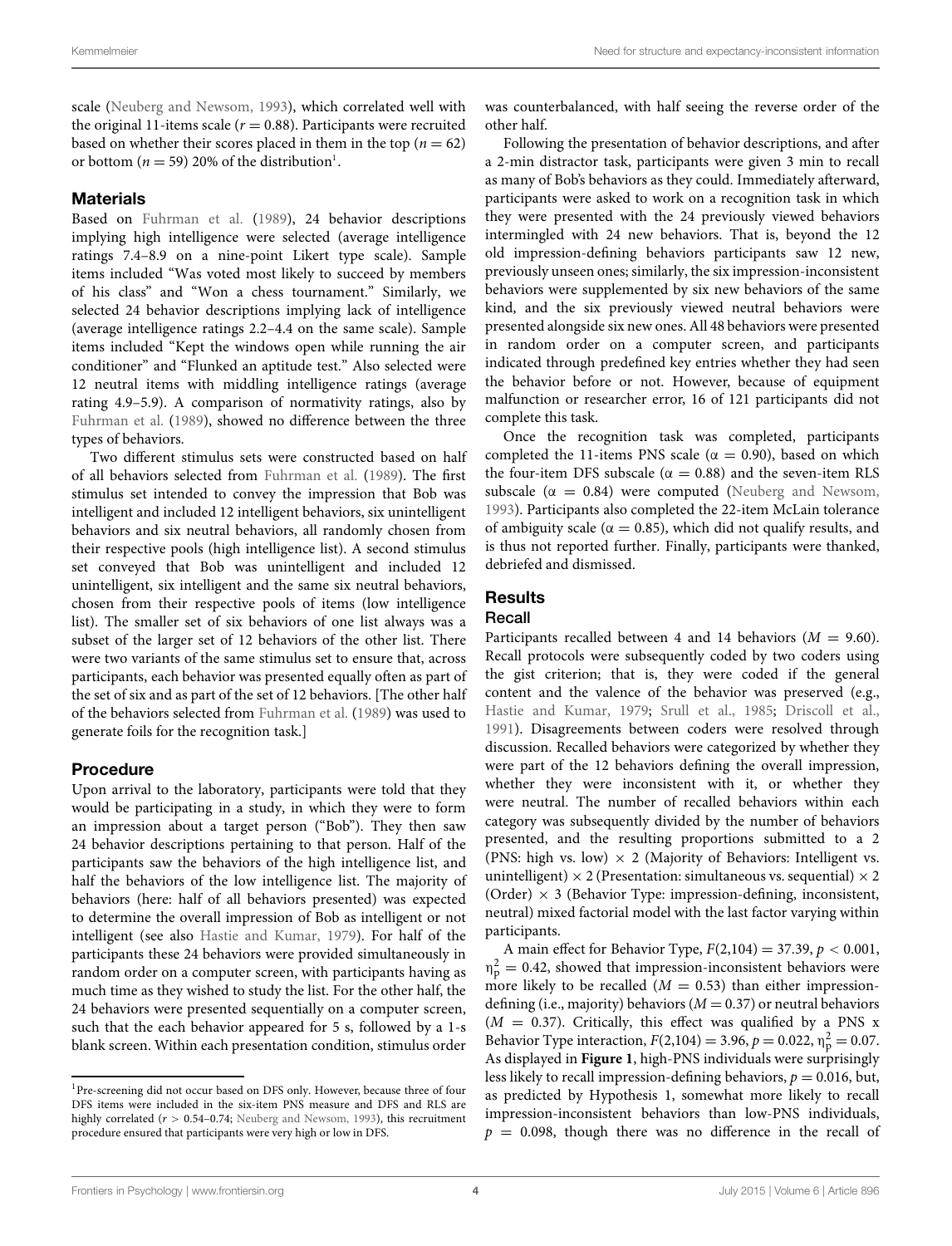

<span id="page-4-0"></span>neutral behaviors,  $p = 0.16$ . The only other effect emerged for Order,  $F(1,105) = 4.10$ ,  $p = 0.046$ ,  $\eta_p^2 = 0.04$ , which did not interact with any other experimental factor, and was thus inconsequential.

This analysis was repeated by replacing the dichotomous PNS variable with alternating the DFS scale or RLS subscales as continuous predictor within the same general model. Though both subscales were substantially correlated  $(r = 0.72)$ , the above two-way interaction with Behavior Type only emerged for DFS,  $F(2,104) = 3.25$ ,  $p = 0.043$ ,  $\eta_{p}^{2} = 0.06$ , but not RLS,  $F(2,104) = 0.65$ ,  $p = 0.53$ ,  $\eta_p^2 = 0.01$ . (Outside of the previously reported Order effect, no other effects were significant.) Consistent with Hypothesis 1, this pattern suggests that the differential recall of impression-defining and inconsistent items was mainly a function of individual differences in DFS.

#### **Recognition**

A first inspection revealed that correct identification of previously seen behaviors was high (95% hits on average) across all behavior types, with false identifications of previously unseen behaviors being low (on average 2% false alarms). In the signal detection analysis, *A'* served as non-parametric measure of sensitivity, with 1 reflecting that participants distinguished perfectly between previously seen and unseen items, and 0.50 indicating the lack of any distinction between the two kinds of items [\(Stanislaw and Todorov, 1999\)](#page-14-22). *B"* served as measure of response bias ranging from −1 (extreme bias in favor of "previously seen" responses) to  $+1$  (extreme bias in favor of "not previously seen" responses), and 0 reflecting the absence of any bias.

#### *Sensitivity (A')*

Using the above factorial model, a main effect for Behavior Type,  $F(2,86) = 4.36, p = 0.016, \eta_{\rm p}^2 = 0.09$ , indicated that sensitivity was at least somewhat greater for both impression-defining behaviors ( $M = 0.983$ ) and impression-inconsistent behaviors  $(M = 0.987)$  compared to neutral behaviors  $(M = 0.977)$ ,  $p = 0.08$ 

and  $p = 0.004$ , respectively<sup>2</sup>. A Behavior Type x Majority of Behaviors interaction,  $F(2,86) = 5.11$ ,  $p = 0.008$ ,  $\eta_{\rm p}^2 = 0.11$ , showed that this pattern primarily occurred when the target person was presented as being of high intelligence. A PNS by Majority of Behaviors interaction,  $F(1,87) = 6.04$ ,  $p = 0.016$ ,  $η<sub>P</sub><sup>2</sup> = 0.06$ , revealed that high-PNS participants were less sensitive to the presence of previously seen vs. unseen items when the majority of behaviors implied that Bob was intelligent rather than unintelligent. However, this was the case irrespective of Behavior Type, with all other effects involving PNS being nonsignificant, all  $F < 2.82$ ,  $p > 0.096$ ,  $\eta_p^2 < 0.04$ . Similar findings were obtained when the dichotomous PNS variable was replaced by either the continuous DFS or RLS predictors, though RLS never interacted with Majority of Behavior. Altogether, DFS was not related to any differential sensitivity of recognition memory for impression-consistent and impression-inconsistent information.

#### *Response bias (B")*

A Behavior Type main effect,  $F(2,86) = 3.70, p = 0.029, \eta_{\rm p}^2 = 0.08$ , showed that for impression-consistent behaviors  $(M = 0.25)$ and neutral behaviors  $(M = 0.29)$  there was less of a tendency to classify an item as not previously seen than for impressioninconsistent items  $(M = 0.11)$ . Recall that high PNS participants were expected to recognize even previously unseen behaviors as seen if they were impression-relevant, simply because they would be more likely to rely on categorical processing; that is, for this group *B"* was expected to be *lower* for impression relevant behaviors. Though the Behavior Type  $\times$  PNS interaction failed to reach significance,  $F(2,86) = 1.73$ ,  $p = 0.18$ ,  $\eta_p^2 = 0.04$ , the three-way interaction also involving Majority of Behavior was reliable,  $F(2,86) = 4.87$ ,  $p = 0.010$ ,  $\eta_p^2 = 0.10$ . As was confirmed in a subsequent contrast analysis  $(p = 0.027)$ , for high-PNS participants exposed a majority of unintelligent behaviors, *B"* was lower for impression-relevant behaviors ( $M_{\text{consistent}} = 0.21$ ,  $M_{\text{inconsistent}} = -0.08$ ) than neutral behaviors ( $M = 0.36$ ); yet, this pattern did not emerge for any other combination for PNS and Majority of Behavior. Aside from the otherwise inconsequential observation that simultaneous presentation of the behaviors resulted in a higher *B"* than sequential presentation,  $F(1,87) = 4.18, p = 0.044, \eta_{\rm p}^2 = 0.05, \text{ no other effects were}$ significant.

When PNS status was replaced with DFS, aside from the Behavior Type main effect,  $F(2,86) = 3.64$ ,  $p = 0.030$ ,  $\eta_p^2 = 0.08$ , a trend-level Behavior Type x DFS interaction,  $F(2,86) = 2.61, p = 0.079, \eta_{\rm p}^2 = 0.06$ , confirmed that for high DFS participants (+1 SD above mean) *B"* for impression consistent  $(M = 0.11)$  and impression-inconsistent behaviors  $(M = 0.05)$ was higher than for neutral items  $(M = 0.33)$ ,  $p = 0.045$  and  $p = 0.006$ , respectively. No such pairwise differences emerged for low DFS participants (−1 SD below mean; *M* = 0.36 and 0.15 vs.  $M = 0.22$ , both  $p > 0.20$ ). As before, a Behavior Type  $\times$  PNS  $\times$  Majority interaction,  $F(2,86) = 4.13$ ,  $p = 0.019$ ,  $\eta_{\rm p}^2 = 0.09$ , indicated that this pattern occurred unevenly across

<span id="page-4-1"></span><sup>&</sup>lt;sup>2</sup>Two outliers were removed from the recognition analyses because standardized residuals were smaller than −4.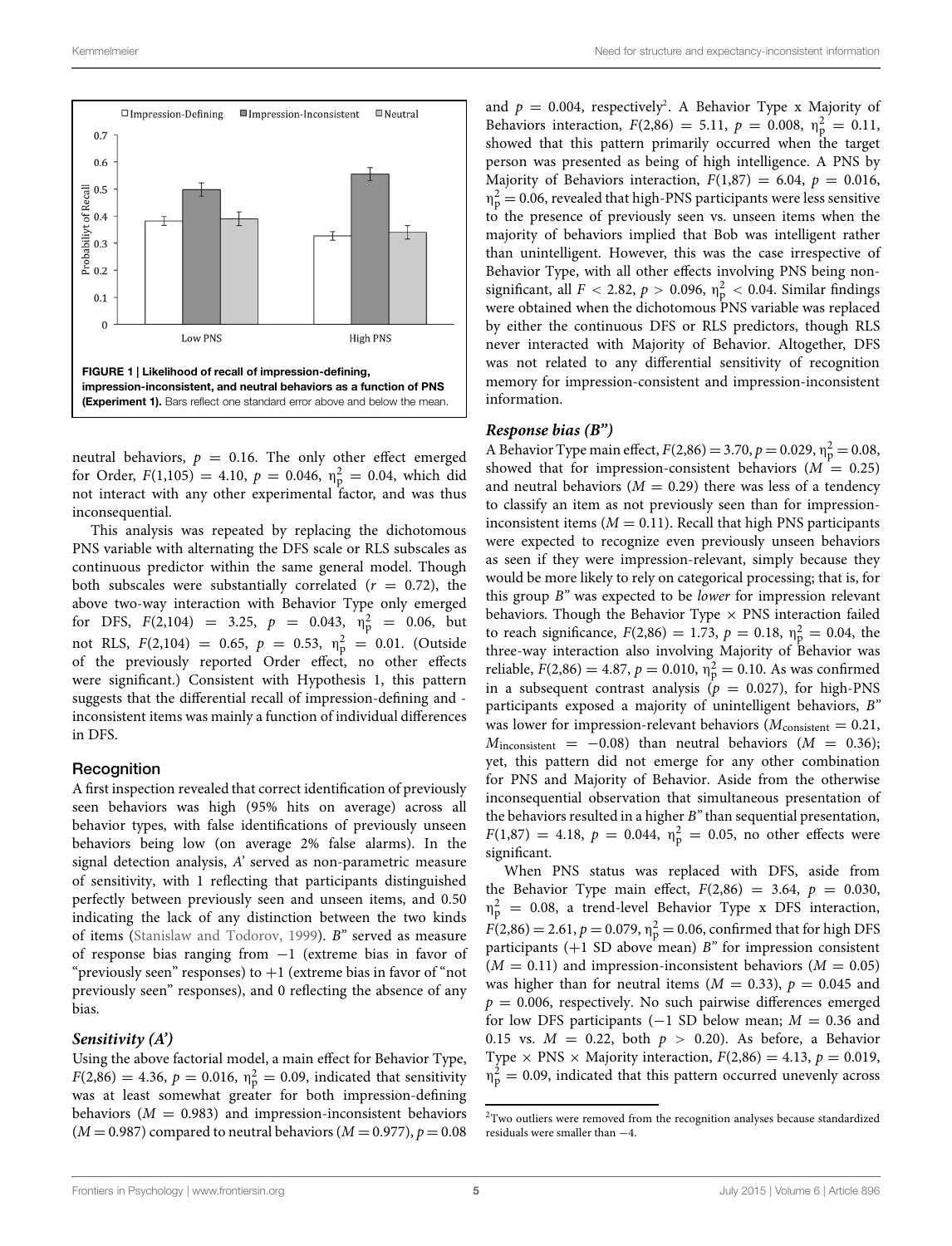the design, and was even further qualified by Presentation Order,  $F(2,86) = 3.91$ ,  $p = 0.024$ ,  $\eta_p^2 = 0.08$ . Whereas these findings yield partial support for Hypothesis 2, note that the model in which DFS was replaced with RLS yielded similar findings. The Behavior Type x RLS interaction approached significance,  $F(2,86) = 3.01$ ,  $p = 0.055$ ,  $\eta_p^2 = 0.07$  (being further qualified by Majority of Behavior,  $F(2,86) = 4.41$ ,  $p = 0.015$ ,  $\eta_{\rm p}^2$  = 0.09), thus confirming the above-described pattern. Overall, analyses of response bias provide at least some corroboration for Hypothesis 2. Participants high in DFS are inclined to engage in categorical processing such that they tend to falsely recognize behaviors that are relevant to their overall impression of the target.

# Experiment 2

The second experiment sought to replicate the recall memory findings of Experiment 1, and to examine whether the greater attentiveness of high-DFS participants would extend to judgments about the target (cf. [Dijksterhuis et al.](#page-13-4), [1996](#page-13-4)). Judgments are critical in that they often shape one's behavior toward a target, thus rendering recalled information relevant to social interaction. If high-DFS participants are more likely to engage in categorical processing, they should not only attend to impression-inconsistent information more and recall it better, but rely on it more in their evaluations, and thus produce more moderate judgments.

Hypothesis 3: Compared to low-DFS individuals, to the extent that high-DFS individuals recall impression-inconsistent information better than impression-consistent information, they are less extreme in their judgments.

#### **Participants**

One hundred-two undergraduate students participated in this research in exchange for course credit (31% women, average age 19.0 years, range 17–24).

#### Materials and Procedure

Materials were identical to Experiment 1. However, the presentation of behaviors of Bob was simplified with all participants receiving a mostly high intelligence set (1/2 intelligent, 1/4 unintelligent) or a mostly low intelligence set (1/2 unintelligent, 1/4 intelligent) of behaviors as part of a booklet, all in the same order. Participants were asked to study the list until they felt they knew what kind of person Bob is (typically less than 3 min). Prior to a 2-min distractor and the subsequent recall task, participants were asked to rate Bob on seven different trait dimensions using a seven-point Likert-type rating scale. Three traits were used to form an intelligence score [intelligent, bright, simple-minded (reversed),  $\alpha = 0.66$ ]. [The remaining traits (forgetful, likable, interesting, boring) did not yield any relevant results.] Then, participants worked on the same recall task as in Experiment 1, and completed the PNS scale ( $\alpha = 0.79$ ), based on which the DFS subscale ( $\alpha = 0.70$ ) and the RLS subscale ( $\alpha = 0.71$ ) were computed.

#### **Results** Judgments

Intelligence scores were entered into an analysis with (Majority of Behaviors: Intelligent vs. unintelligent) as between-groups factor and alternatingly the two PNS subscales as continuous predictor. The model involving DFS produced the expected main effect for Majority of Behaviors, such that participants who had learned about more intelligent behaviors than unintelligent behaviors of Bob rated him as more intelligent compared to participants who had learned about more unintelligent than intelligent behaviors (*M* = 5.02 vs. 4.29), *F*(1,98) = 13.82,  $p < 0.001$ ,  $\eta_{\rm p}^2 = 0.12$ . However, a Majority of Behaviors x DFS interaction,  $F(1,98) = 3.82$ ,  $p = 0.053$ ,  $\eta_p^2 = 0.04$ , revealed that among individuals low in DFS (1 SD below mean) the effect of Majority of Behaviors was pronounced  $(M = 5.03 \text{ vs. } 3.95)$ ,  $p < 0.001$ ; yet, among those high in DFS  $(+1$  SD above mean), Majority of Behaviors was practically irrelevant for intelligence ratings ( $M = 5.02$  vs. 4.69),  $p = 0.22$ . In other words, individuals high in DFS were less swayed by the preponderance of intelligent or unintelligent behaviors. Parallel analyses for RLS did not replicate this interaction, supporting that effects are unique to DFS.

#### Recall

Protocols were coded and analyzed as in Experiment 1 (average behaviors recalled  $M = 8.58$ , range 0–15). Proportions of impression-defining, -inconsistent and neutral items were submitted to a principal component analysis, which included Behavior Type and Majority of Behaviors as categorical predictors and again either DFS or RLS as continuous predictors. Across both models (i.e., including DFS or RLS), impressioninconsistent behaviors were more easily recalled  $(M = 0.46)$  than either impression-defining  $(M = 0.33)$  or neutral  $(M = 0.31)$ behaviors, both  $F(2,97) > 23.54$ ,  $p < 0.001$ ,  $\eta_{\rm p}^2 > 0.32$ . The model including DFS replicated the Behavior Type x DFS interaction previously obtained in Experiment 1,  $F(2,97) = 3.59$ ,  $p = 0.031$ ,  $\eta_{\rm p}^2$  = 0.07. Participants high in DFS (+1 SD above mean) were more likely to recall impression-inconsistent behaviors than those low in DFS ( $-1$  SD below mean;  $M = 0.51$  vs. 0.41),  $p = 0.016$ , though no comparable difference was obtained for impression-defining behaviors ( $M = 0.32$  vs. 0.33),  $p = 0.83$ , and neutral behaviors ( $M = 0.31$  vs. 0.32),  $p = 0.83$ . The equivalent interaction was not significant in the model involving RLS, *F <* 1,  $\eta_p^2 = 0.02$ .

#### Relationship between Judgment and Recall

Hypothesis 3 assumes that judgments and recalled behaviors are related, presumably because participants base their ratings on the [behaviors that they retained from studying the list \(see](#page-14-21) Stern et al., [1984](#page-14-21)). To address this possibility, we divided the number of impression-consistent behaviors recalled by the number of impression-inconsistent behaviors recalled. (Here and elsewhere in this report, this ratio could not be computed for participants who did not recall any inconsistent behaviors). The resulting ratio correlated positively with the intelligence score when the majority of behaviors created the impression that Bob is highly intelligent,  $r(47) = 0.34$ ,  $p = 0.020$ , but negatively when the majority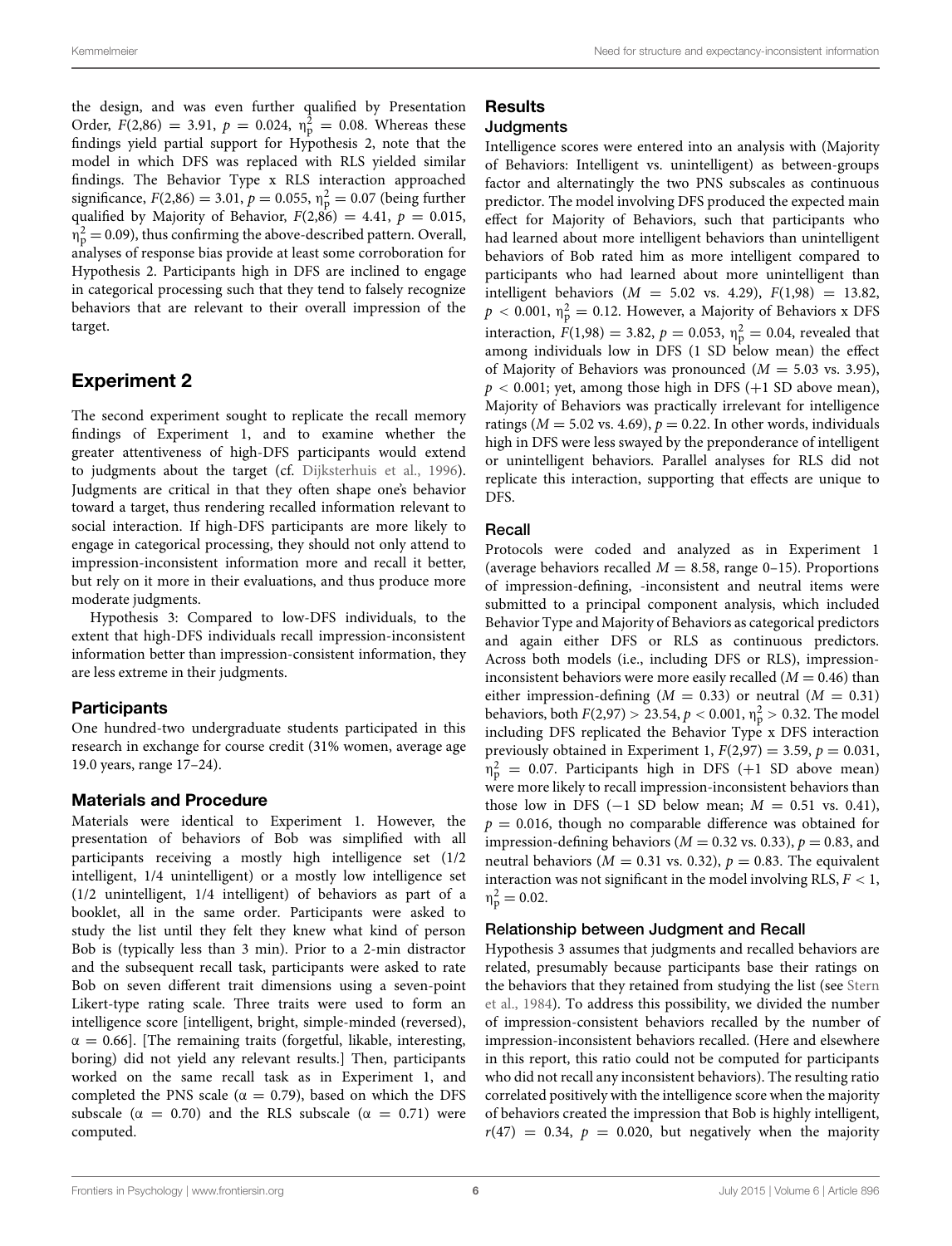of behaviors created the impression that Bob is unintelligent,  $r(49) = -0.31$ ,  $p = 0.032$ , suggesting a close link between judgment and recall memory<sup>3</sup>. This pattern is consistent with the idea that, even though the majority of behaviors implied high intelligence, high-DFS individuals rated Bob's intelligence to be lower because they had a relatively better memory for his unintelligent behaviors than low-DFS individuals. Conversely, when the majority of behaviors implied low intelligence, high-DFS individuals rated Bob's intelligence to be higher presumably because they retained relatively more information about this intelligent behavior.

## Experiment 3

Experiments 1 and 2 demonstrated that those high in DFS are highly attuned to inconsistent information when they learned about a person's behaviors. Unlike the studies reported by [Dijksterhuis et al.](#page-13-4) [\(1996](#page-13-4)), participants did not have any particular expectancy about the target, which allowed these experiments to reveal whether individuals high or low in DFS would vary in their inclination to engage in social categorization.

But what if individuals already hold an expectancy as they confront situations with different distributions of information? That is, participants may hold category-based expectancies about a target, but the actual characteristics of the target might either confirm or disconfirm the initial expectancy. Experiments 3 and 4 explores the consequences of individual differences in DFS for this type of situation. Specifically, as part of Experiment 3, participants learned that the target person (Bob) is either highly intelligent or clearly below average intelligence. Subsequently, participants were provided with the same 24 behaviors as in Experiment 2, but in one condition the majority of behaviors confirmed the prior expectancy, whereas in another condition the majority of behaviors contradicted the prior expectancy.

Based on the earlier analysis, advance categorization of Bob as smart person or not-so-smart person should now trigger categorical processing on the part of all participants, regardless of whether they are high or low in DFS. Still, a DFS should motivate individuals to hold on to an initial category-based expectancies as much as possible, as not doing so would only open them up to uncertainty and ambiguity [\(Neuberg and Newsom, 1993;](#page-14-9) [Kruglanski](#page-14-1), [2004](#page-14-1)). Specifically, in extension of [Dijksterhuis et al.](#page-13-4) [\(1996\)](#page-13-4), one might predict that for individuals high in DFS preexisting expectancies will direct attention to expectancy-consistent information rather than expectancy-inconsistent information, and produce superior memory for the former and inferior memory for the latter type of information. Moreover, high desire-for-structure individuals should now arrive at more stereotypical judgments. In other words, having a category-based expectancy might allow for closed-mindedness to emerge, such that high desire-for-structure individuals are motivated to confirm an initial expectancy

in part by ignoring unexpected information (cf. [Kruglanski](#page-14-1), [2004](#page-14-1)).

Yet, as amply demonstrated in the literature, the consequences of categorical processing for memory and judgment vary with the circumstances (see [Macrae and Bodenhausen](#page-14-12), [2000](#page-14-12) for a review). For instance, reviews of the last two and a half decades have routinely highlighted that there is considerable situational variability in whether expectancy-consistent and expectancyinconsistent [information is remembered better \(e.g.,](#page-14-23) Rojahn and Pettigrew, [1992;](#page-14-23) [Stangor and McMillan, 1992](#page-14-18)[;](#page-13-20) Fyock and Stangor, [1994](#page-13-20); [Macrae and Bodenhausen](#page-14-12)[,](#page-14-24) [2000](#page-14-12)[;](#page-14-24) Skowronski et al., [2013](#page-14-24)). Specifically, [Sherman et al.](#page-14-25)'s [\(1998\)](#page-14-25) "encoding flexibility" model argues that category-based expectancies serve to enhance the efficiency of information processing. Though expectancy-consistent information is typically processed more easily, such information may receive only a minimum of attention, simply because a perceiver does not invest attentional resources unnecessarily in the processing of information whose gist is already known. Rather, attentional resources are devoted to information that is new and unexpected (see also [Johnston and Hawley](#page-13-21), [1994](#page-13-21)). As [Hilton et al.](#page-13-22) [\(1991](#page-13-22)) put it: "When perceivers receive information that is initially consistent with their expectations, they often assume that their expectations are correct and quickly allocate their attention elsewhere."

High DFS motivates individuals not only to engage in categorical processing (as demonstrated in Experiments 1 and 2) but also to rely on social categories in their perception of the world. But even though social categories give rise to categorybased expectancies, such expectancies may not necessarily direct attention to expectancy-confirmation information. Rather, the consequences of category-based processing should be sensitive to the nature and distribution of the available information. That is, whether high DFS enhances attention to and subsequent memory of expectancy-consistent or expectancy-inconsistent information should depend on whether most of the available information supports or contradicts the expectancies.

Category-based expectancies should render especially individuals with a high DFS particularly sensitive to information that is *in*consistent with their expectancy when the majority of the available evidence supports the expectancy. When individuals expect Bob to be intelligent, but realize that most of Bob's behaviors support this very idea, they are likely to shift attention away from what they feel they know already to that which is new and surprising. The expected pattern is similar to what was observed in Experiments 1 and 2. Yet, it is clear that any differences between high and low DFS individuals are not due to whether they engage in categorical processing or not since the task requires all participants to do so. Thus, the prediction is:

Hypothesis 4: When the majority of available information confirms an initial category-based expectancy, high-DFS individuals are more attentive to expectancy-*in*consistent information than expectancy-consistent information, and remember it better than is the case for low-DFS individuals.

When, however, cursory processing reveals that the majority of the available information does *not* match individuals' category-based expectancies, attention should

<span id="page-6-0"></span><sup>&</sup>lt;sup>3</sup>When the two Majority of Behavior conditions were combined, the correlation between recall ratio and judgment was confirmed,  $r(96) = 0.24$ ,  $p = 0.017$ .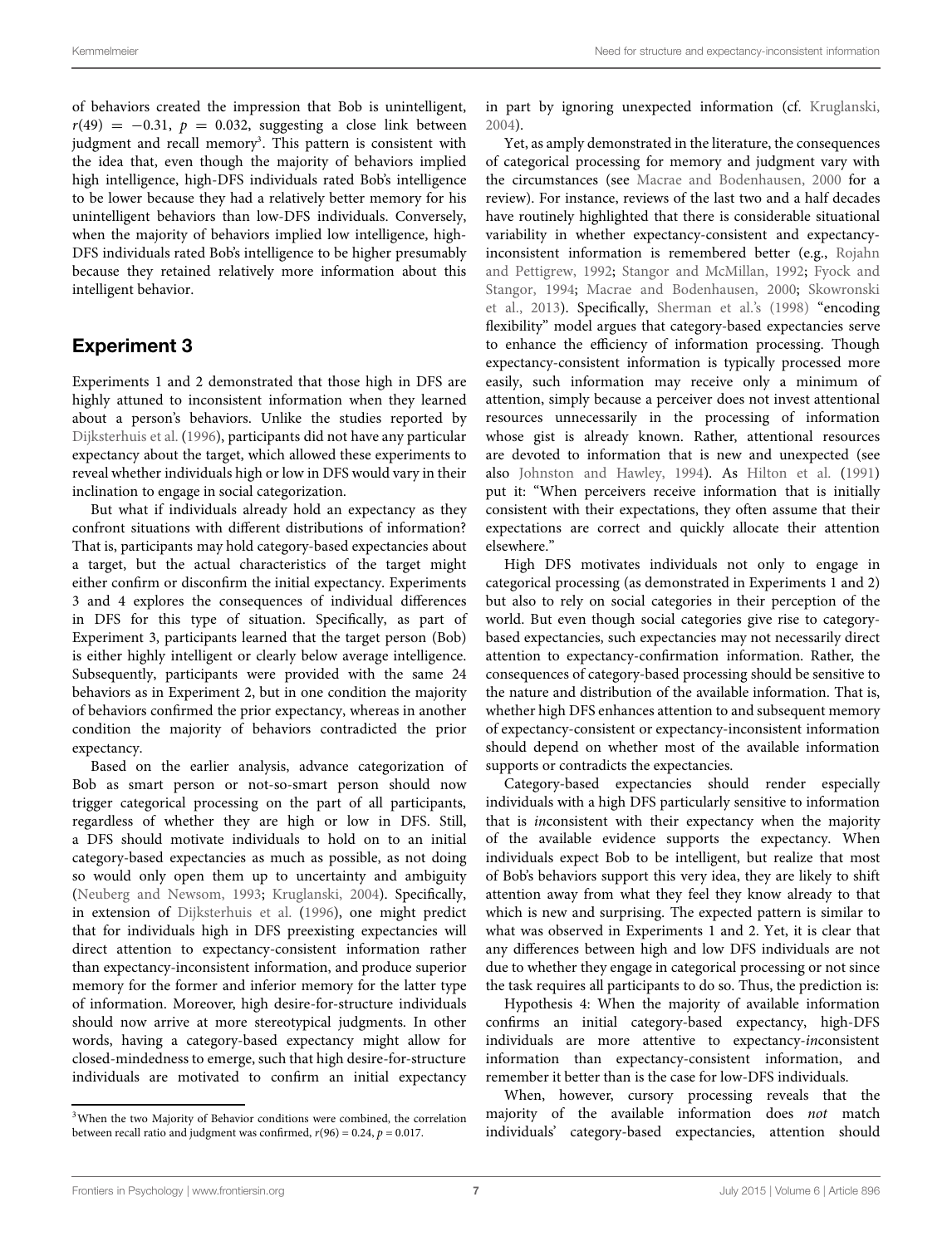shift to expectancy-consistent information. When participants expect Bob to be intelligent, but face an array of diverse information which does not support this notion, especially those who are high in DFS are likely to attend to information that supports Bob's intelligence. The prospect of having their existing beliefs overturned should motivate these individuals to hold on to their categorical expectancy, allowing them to avoid ambiguity and uncertainty. Thus, the prediction is:

Hypothesis 5: When the majority of available information does not confirm an initial category-based expectancy, high-DFS individuals are more attentive to expectancy-consistent information than expectancy-*in*consistent information, and remember it better than is the case for low-DFS individuals.

Interestingly, in the [Dijksterhuis et al.](#page-13-4) [\(1996\)](#page-13-4) paradigm two-thirds of the available information either disconfirmed participants' category-based expectancy or was neutral, with only a minority (one third of items) being consistent with the expectancy. Hence, similar to what is anticipated in Hypothesis 5, to reduce uncertainty [Dijksterhuis et al.'](#page-13-4)s [\(1996](#page-13-4)) high needfor-closure participants might have relied on their expectancy to seek out and dwelled on expectancy-consistent information. This resulted in better memory of and greater weight assigned to expectancy-consistent information.

#### **Participants**

Eighty undergraduates participated in exchange for partial course credit (43% women, average age 19.0 years, range 18–23).

#### Materials and Procedure

Materials were identical to the previous experiments. Again, participants were instructed to form an impression about a target person named Bob. However, before participants either received the high intelligence list (12 intelligent, 6 unintelligent, 6 neutral behaviors) or low intelligence list (12 unintelligent, 6 intelligent, 6 neutral behaviors), they received some general information about what kind of person Bob is (adapted from [Driscoll et al.](#page-13-3), [1991\)](#page-13-3). In the high expectancy condition participants read: "In fact, Bob is very intelligent. His sharp quick mind has always helped him to excel at almost anything he does." The low expectancy condition read: "In fact, Bob is of below average intelligence. His mind works slowly and has always prevented him from excelling at almost anything he does."

Following the same distractor task as in Experiment 1, participants engaged in the 3-min recall task. On the next page in the booklet participants rated Bob on 11 trait dimensions, which included the seven used in Experiment 2 plus shy, honest, outgoing and smart. Four intelligence-related ratings were combined into an intelligence score [intelligent, bright, smart, simple-minded (reversed);  $\alpha = 0.76$ ]. (Again, other ratings did not yield pertinent results.) Later in the session, participants completed the PNS scale ( $\alpha = 0.76$ ), based on which again the DFS ( $\alpha = 0.70$ ) and the RLS scores ( $\alpha = 0.66$ ) were generated.

# **Results**

#### Recall

Protocols were coded and analyzed as before (average behaviors recalled  $M = 7.61$ , range 1–16). Proportions of recalled behaviors

were submitted to a 2 (Expectancy: high vs. low intelligence)  $\times$  2 (Majority of Behaviors: intelligent vs. unintelligent)  $\times$  3 (Behavior Type: expectancy-consistent, expectancy-inconsistent and neutral) factorial analysis, in which Behavior Type was a repeated-measures factor and alternatingly DFS or RLS were used as continuous predictors.

Across both models a main effect of Behavior Type emerged, both  $F(2,71) > 7.51$ ,  $p < 0.002$ ,  $\eta_p^2 > 0.17$ , showing that expectancy-consistent and expectancy-inconsistent behaviors were equally likely to be recalled  $(M = 0.35$  and 0.35), though more than neutral behaviors  $(M = 0.26)$ . In both models there was also a Behavior Type x Expectancy x Majority of Behaviors three-way interaction, both  $F(2,71) > 5.98$ ,  $p < 0.004$ ,  $\eta_{p}^{2} > 0.14$ . However, only in the model including DFS was this three-way term further qualified by a four-way interaction,  $F(2,71) = 3.69$ ,  $p = 0.030$ ,  $\eta_{\rm p}^2 = 0.09$ . The diagnosis of this four-way interaction focuses exclusively on participants high in DFS (+1 SD above mean) because for low-DFS participants (−1 SD below mean), there was no evidence of differential recall of behavior types, all pairwise comparisons  $p > 0.15$ . As displayed in **[Figure 2](#page-8-0)**, when high-DFS participants expected Bob to be highly intelligent, and the majority of behaviors supported this, high-DFS participants were more likely to recall expectancy-inconsistent (i.e., unintelligent) behaviors than expectancy-consistent or neutral behaviors,  $p = 0.049$  and  $p = 0.037$ , respectively (**[Figure 2](#page-8-0)**, leftmost panel). Likewise, when participants expected Bob to be of low intelligence, and the majority of behaviors supported this idea, high-DFS participants were more likely to recall expectancy-inconsistent (i.e., intelligent) behaviors than either expectancy-consistent or neutral ones,  $p = 0.035$  and  $p = 0.054$ , respectively (**[Figure 2](#page-8-0)**, rightmost panel). Compared to their low-DFS counterparts, high-DFS participants recalled a greater share of expectancy-inconsistent information when given a lowintelligence expectancy ( $M = 0.50$  vs. 0.33),  $p = 0.055$ , though not with a high-intelligence expectancy  $(M = 0.42$  vs. 0.32),  $p = 0.39$ . Overall, this pattern confirmed Hypothesis 4 in that in the presence of mostly expectancy-consistent information, high DFS were particularly attentive to the presence of expectancyinconsistent behaviors.

However, when the majority of information did not match prior expectancies, high-DFS participants were more likely to recall expectancy-consistent information. When they expected Bob to be intelligent, but the behaviors mainly documented a lack of intelligence, high-DFS participants were likely to recall expectancy-consistent (i.e., intelligent) behaviors than either expectancy-inconsistent or neutral behaviors,  $p = 0.015$ and  $p = 0.005$  ([Figure 2](#page-8-0), center-left panel). Similarly, when expecting Bob to be of low intelligence, but the list of behaviors mainly showed the opposite, high-DFS participants were more likely to recall expectancy-consistent (i.e., unintelligent) behaviors than either expectancy-inconsistent or neutral behaviors,  $p = 0.027$  and  $p = 0.001$  (**[Figure 2](#page-8-0)**, center-right panel). Pairwise comparisons between high-DFS and low-DFS participants showed that the former recalled more consistent behaviors when given a low-intelligence expectancy  $(M = 0.49)$ vs. 0.24),  $p = 0.007$ , though not with a high-intelligence expectancy  $(M = 0.46 \text{ vs. } 0.44)$ ,  $p = 0.81$ . Confirming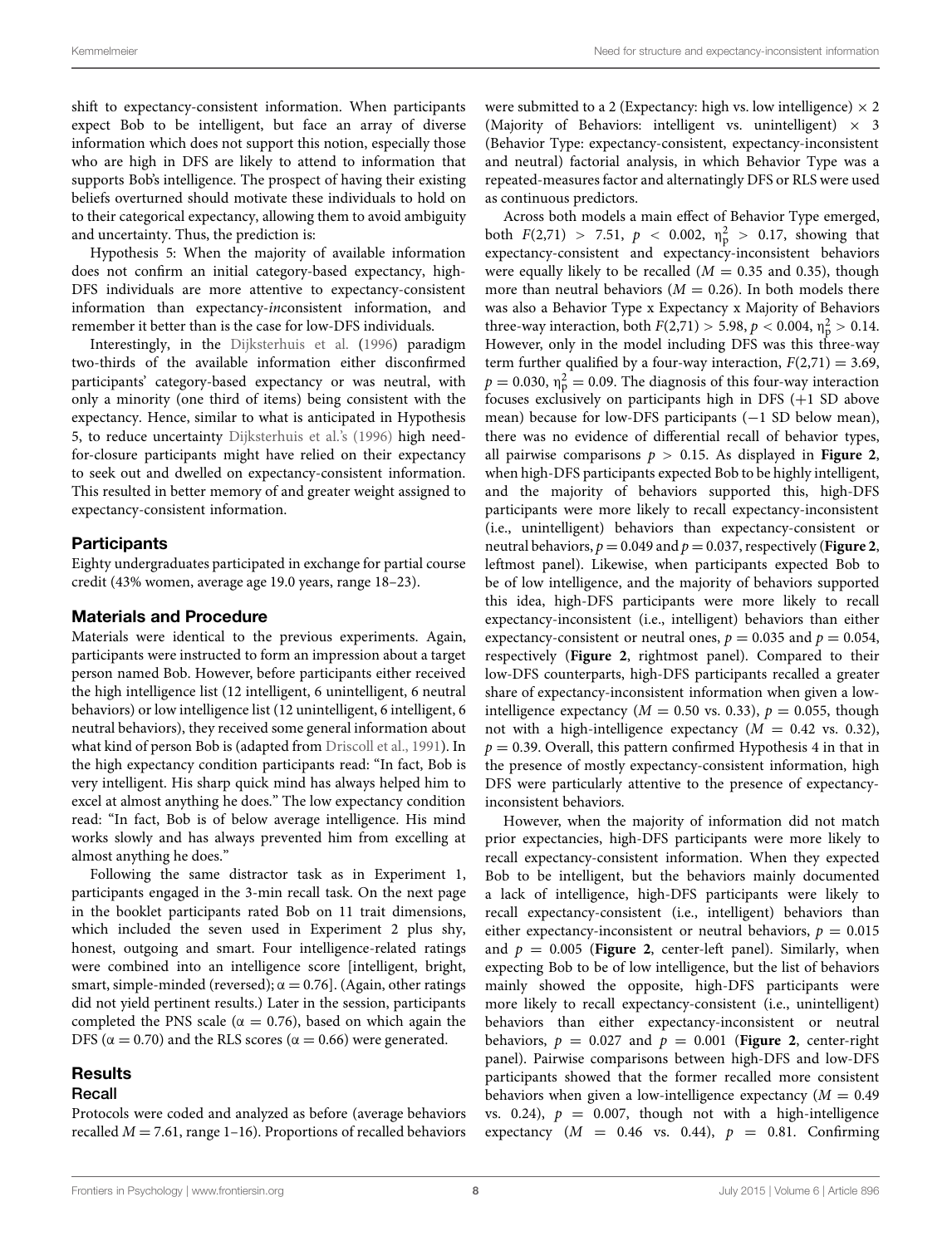

<span id="page-8-0"></span>Hypothesis 5 and replicating [Dijksterhuis et al.](#page-13-4) [\(1996](#page-13-4)), this pattern demonstrates that high desire-for-structure individuals are sometimes more attuned to expectancy-consistent than expectancy-inconsistent information, even when findings reported above showed that the pattern might be reversed under different circumstances. No other effects involving Behavior Type approached significance, nor did the same four-way interaction emerge when DFS was replaced with RLS.

#### **Judgments**

Using a 2 (Expectancy)  $\times$  2 (Majority of Behaviors) factorial analysis with either DFS or RLS as a continuous predictor showed that participants rated Bob as more intelligent when they expected him to be intelligent, both  $F(1,72) > 8.69$ ,  $p$  < 0.005,  $\eta_{\rm p}^2$  > 0.10. Likewise, participants rated Bob as more intelligent when they received a list which included 12

intelligent behaviors instead of 12 unintelligent behaviors, both  $F(1,72) > 5.71, p < 0.02, \eta_p^2 > 0.07.$  DFS (but not RLS) interacted with Majority of Behaviors,  $F(1,72) = 4.34$ ,  $p = 0.041$ ,  $\eta_{\rm p}^2$  = 0.06. Regardless of participants' expectancy (three-way  $F < 1$ ), low-DFS participants (1 SD below mean) rated Bob to be more intelligent if the majority of the behaviors supported this conclusion compared to when the majority led to the opposite conclusion ( $M = 5.37$  vs. 4.25),  $p = 0.002$ . However, among high-DFS participants (1 SD above mean), this comparison was not significant ( $M = 4.83$  vs. 4.74),  $p = 0.78$ . No other effects materialized.

#### Relationship between Judgment and Recall

The ratio of expectancy-consistent behaviors to expectancyinconsistent behaviors correlated somewhat positively with the intelligence rating when participants expected Bob to be intelligent and when the majority of the behaviors supported this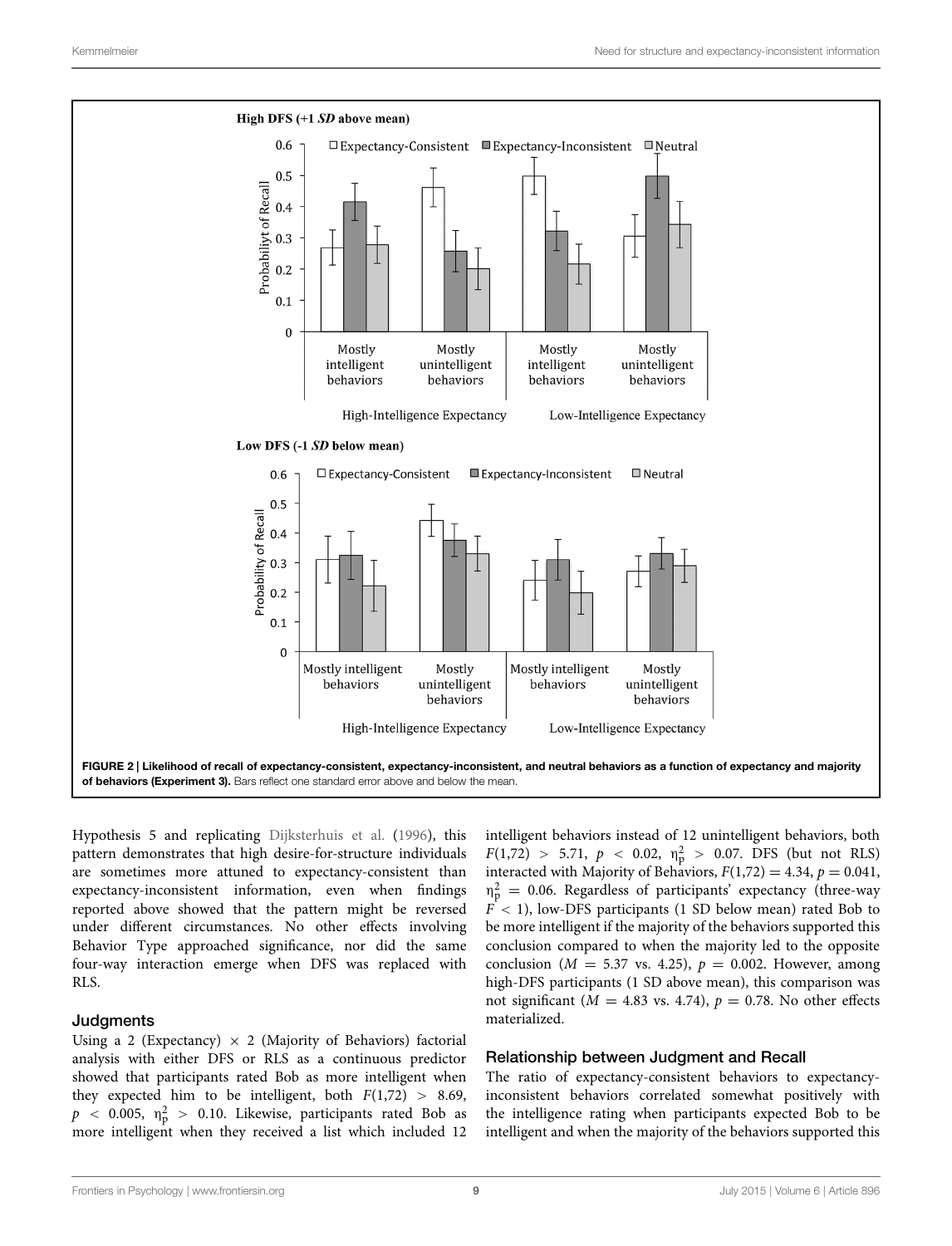conclusion,  $r(19) = 0.39$ ,  $p = 0.095$ . However, the corresponding correlation was negative when participants expected Bob to be unintelligent with the majority of the behaviors supporting this conclusion,  $r(20) = -0.40$ ,  $p = 0.092$ . That is, when expectancy and the majority of behaviors were aligned, relative recall of intelligent and unintelligent behavior was reflected in judgments. The strength of this relationship was weakened when expectancy and majority of evidence were not aligned,  $r(19) = 0.11$ ,  $p = 0.66$ and  $r(19) = -0.22$ ,  $p = 0.36$ , respectively, though the direction of the coefficients remained unchanged<sup>4</sup>.

# Experiment 4

Though in Experiments 1–3 it was presumed that attentional processes are at the heart of the demonstrated memory and judgment effects, none of these studies provided any direct evidence. Thus, the goal of Experiment 4 was to replicate aspects of Experiment 3 and to tap the process of how individuals high or low in DFS allocate attention. Similar to [Dijksterhuis et al.](#page-13-4) [\(1996\)](#page-13-4), Experiment 4 measured how long participants wished to think about expectancy-consistent and expectancy-inconsistent behaviors, and which were either provided as part of a majority or a minority of behaviors. Note that previous research has established that expectancyinconsistent information is particularly attention-grabbing (e.g., [White and Carlston](#page-14-26), [1983](#page-14-26); [Sherman et al., 1998](#page-14-25)). Specifically, [Stern et al.](#page-14-21) [\(1984](#page-14-21)) demonstrated that individuals spend more time reading expectancy-inconsistent compared to expectancyconsistent behaviors, presumably to reconcile the behavior with their expectancy. However, consistent with Hypothesis 4, it was expected that high desire-for-structure individuals would attend primarily to expectancy-inconsistent information if the majority of the information provided was expectancy consistent. Conversely, and consistent with Hypothesis 5, high desire-forstructure individuals were expected to attend to expectancyconsistent information more than -inconsistent information when the majority of available information was expectancyinconsistent.

#### **Participants**

A total of 104 undergraduate students from a large introductory psychology course participated in this research in exchange for partial course credit. As in Experiment 1 participants were either from the bottom  $(n = 53)$  or top  $(n = 51)$  20% of the distribution of the six-item short-version of the PNS scale  $(α = 0.86;$  [Neuberg and Newsom, 1993\)](#page-14-9), which all students completed at the beginning of the semester.

#### Materials and Procedure

The procedure was similar to Experiment 3. Participants read a paragraph with a general description of Bob, followed by 24 behaviors, of which either 12 or 6 were consistent with the expectancy, and 6 or 12 were inconsistent with the expectancy, with 6 behaviors always being neutral. In contrast to Experiment 3, all participants read the same paragraph leading them to expect Bob to be highly intelligent. Participants were then presented with all 24 behaviors sequentially on a computer screen. Other than in the sequential presentation condition of Experiment 1, though, participants proceeded at their own pace such that they pressed a key to see one behavior after the other. The time between when the behavior appearing on screen and participants used a keystroke to advance to the next behavior was recorded by the computer and served as a measure of reading time.

Based on 12 intelligent and 12 unintelligent behaviors, again two high intelligence lists (12 intelligent and 6 unintelligent behaviors) and two low intelligence lists (12 unintelligent and 6 intelligent behaviors) were constructed. As noted before, this was done to ensure that, across participants, each behavior would be used equally often as part of the group of six behaviors in the minority. Each list was presented in the same random order, though the first behavior was always expectancy-consistent.

Following a distractor, participants engaged in the 3-min recall task and complete the same trait ratings as in Experiment 3. However, the order of these two tasks was counterbalanced, with half receiving the recall task first, and half receiving the judgment  $task first<sup>5</sup>$ .

#### **Results**

#### Reading Times<sup>[6](#page-9-2)</sup>

A 2 (PNS)  $\times$  2 (Majority of Behaviors)  $\times$  2 (List version)  $\times$  3 (Behavior Type) analysis revealed that participants spent more time on expectancy-consistent (i.e., intelligent) behaviors  $(M = 5.18 \text{ s})$  and expectancy-inconsistent (i.e., unintelligent) behaviors ( $M = 5.28$  s) than on neutral behaviors ( $M = 4.85$  s),  $F(2,71) = 6.15, p = 0.003, \eta_{\rm p}^2 = 0.14$ . This effect was qualified by Majority of Behaviors,  $F(2,73) = 5.98$ ,  $p = 0.004$ ,  $\eta_p^2 = 0.14$ . More importantly, the three-way interaction involving Behavior Type, Majority of Behavior and PNS was significant, too,  $F(2,73) = 4.27$ ,  $p = 0.018$ ,  $n_p^2 = 0.10$ . As shown in **[Figure 3](#page-10-0)**, when the majority of behavior descriptions was consistent with when the majority of behavior descriptions was consistent with the initial expectancy that Bob was intelligent, all participants spent more time on expectancy-inconsistent behaviors, though the difference between consistent and inconsistent behaviors was only reliable for high-PNS individuals,  $p = 0.008$ , but not low-PNS individuals,  $p = 0.23$ . Conversely, when the majority of behaviors presented to participants was inconsistent with the initial expectancy, high-PNS individuals spent more time reading the expectancy-consistent than the expectancy-inconsistent behaviors,  $p = 0.035$ , though again low-PNS individuals showed no difference,  $p = 0.96$ . This pattern confirmed that, depending on the informational context, individuals high in a DFS are variably more sensitive to expectancy-consistent or expectancyinconsistent information. Note, though, that PNS seemed to

<span id="page-9-0"></span><sup>4</sup>When collapsing across expectancy conditions, when expectancy and majority of behaviors were aligned, the correlation between recall ratio and judgment was substantial,  $r(38) = 0.31$ ,  $p = 0.06$ , but was significantly lower when expectancy and majority of behaviors were not aligned with each other,  $r(39) = 0.12$ ,  $p = 0.47$ .

<span id="page-9-1"></span><sup>&</sup>lt;sup>5</sup>Participants also completed the PNS scale, and indicated their age and gender, but regrettably these data were lost.

<span id="page-9-2"></span> $6$ Because of user error and technical complications, reading-time data for 22 participants were not recorded.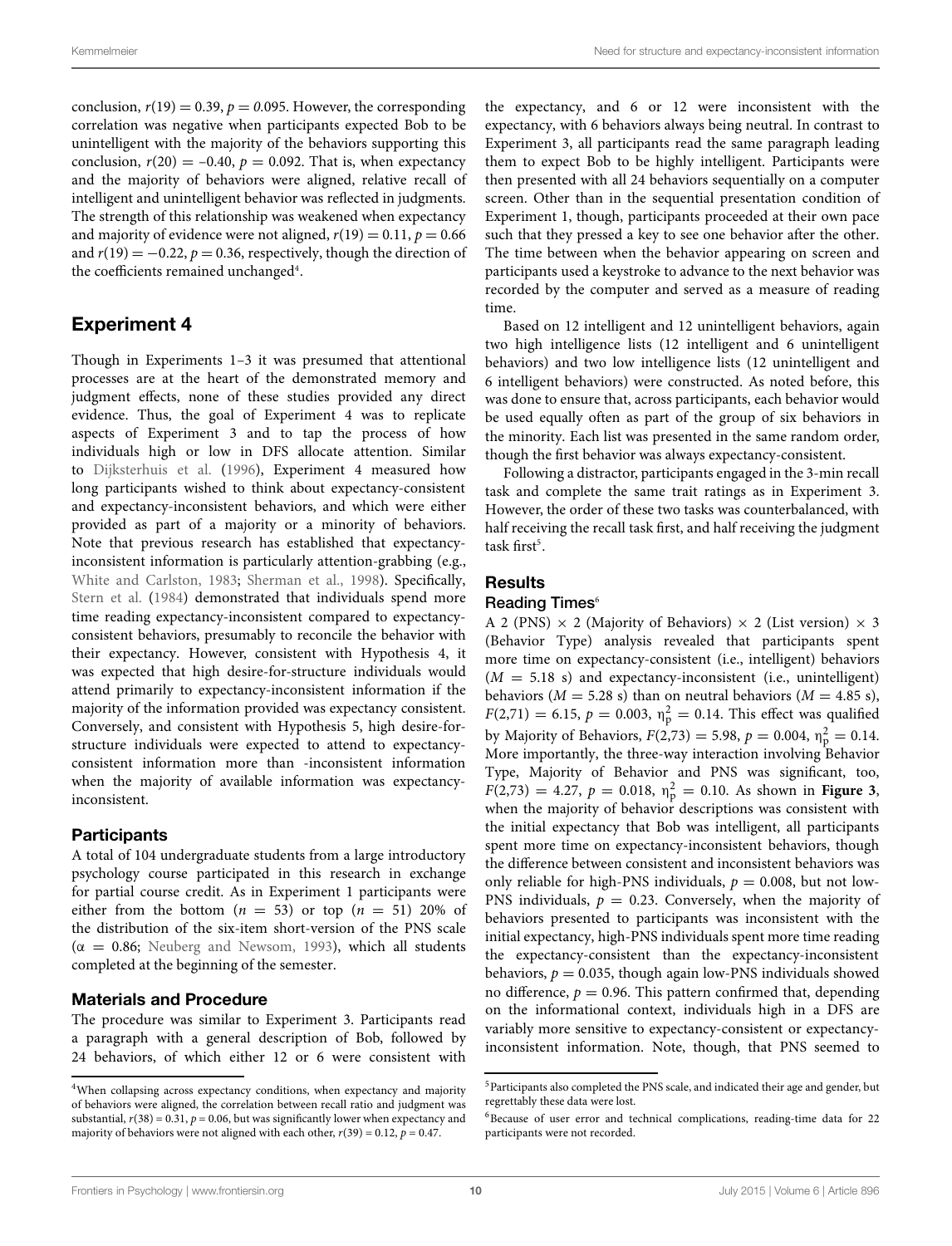

<span id="page-10-0"></span>mainly influence the relative time participants devoted to different kinds of items: in no case did reading times for low-PNS or high-PNS participants differ reliably, all *p <* 0.23.

#### Recall

Again, it was observed that expectancy-consistent and expectancy-inconsistent behaviors were more likely to be recalled than neutral behaviors,  $F(2,87) = 14.93$ ,  $p < 0.001$ ,  $\eta_{\rm p}^2$  = 0.26, which was qualified by Majority of Behaviors,  $F(2,87) = 7.30, p = 0.001, \eta_{\rm p}^2 = 0.14$ . Critically, there was also a Behavior Type x Majority of Behaviors x PNS threeway interaction,  $F(2,87) = 2.90$ ,  $p = 0.060$ ,  $\eta_p^2 = 0.06$ . When the majority of behaviors supported participants' expectancy, high-PNS individuals were more likely to recall expectancyinconsistent behaviors rather than expectancy-consistent ones ( $M = 0.50$  vs. 0.42),  $p = 0.040$ , whereas this was not true for low PNS participants ( $M = 0.45$  vs. 0.50),  $p = 0.18$ . However, when the majority of behaviors was inconsistent with participants' expectancy, high-PNS participants recalled expectancy-consistent behaviors better than expectancyinconsistent ones ( $M = 0.48$  vs. 0.33),  $p < 0.001$ , though this was also true for low-PNS individuals ( $M = 0.45$  vs. 0.36),  $p = 0.017$ .

#### Judgment

Participants who had seen a majority of intelligent behaviors considered Bob more intelligent,  $F(1,88) = 6.73$ ,  $p = 0.011$ ,  $\eta_{\rm p}^2$  = 0.07. The effect was somewhat qualified by PNS,  $F(1,88) = 2.74, p = 0.10, \eta_{\rm p}^2 = 0.03$ , though closer inspection revealed that low-PNS participants evaluated Bob as more intelligent when the majority of behaviors was intelligent compared to when it was not intelligent  $(M = 5.79$  vs. 4.94),  $p = 0.003$ , though no such differences emerged for high-PNS participants ( $M = 5.26$  vs. 5.05),  $p = 0.48$ . Low-PNS participants rated Bob as more intelligent than high-PNS participants when both prior expectancy and the majority of behaviors led to the same conclusion ( $M = 5.79$  vs. 5.26),  $p = 0.055$ .

#### **Correlations**

When reading times for consistent behaviors were divided by reading times for inconsistent behaviors, the resulting ratio was positively correlated with the relatively greater recall of consistent to inconsistent behaviors,  $r(81) = 0.28$ ,  $p = 0.014$ , replicating [Stern et al.](#page-14-21) [\(1984\)](#page-14-21). This is consistent with the idea that more effortful encoding is correlated with better recall, though this association was only significant when recall followed the judgment task,  $r(42) = 0.33$ ,  $p = 0.032$ , not when these tasks were reversed,  $r(39) = 0.19$ ,  $p = 0.25$ . The ratio for reading times was uncorrelated with intelligence judgments,  $r(81) = -$ 0.05,  $p = 0.65$ . Similarly, the ratio of intelligent-to-unintelligent behaviors recalled was not related to intelligence judgments of,  $r(103) = -0.02$ , and this coefficient did not vary as a function of the order in which participants worked on the recall and judgment tasks<sup>7</sup>.

### **Discussion**

The present series of experiments sought to investigate if need for structure necessarily implies closed-mindedness, which was understood as individuals disregarding new and unexpected information. Much of the existing literature on need for closure and need for structure does suggest that individuals high in need for closu[re are more likely to rely on stereotypes \(](#page-14-9)Neuberg and Newsom, [1993](#page-14-9)), are more likely to categorize others [\(Moskowitz](#page-14-13), [1993](#page-14-13)), and in the process pay little attention to and not remember information that is not already congruent with their expectations [\(Dijksterhuis et al., 1996;](#page-13-4) see also [Driscoll et al., 1991\)](#page-13-3). Whereas categorical processing undoubtedly can have this effect, as confirmed by the last two experiments reported here, the present research shows that a heavy reliance on social categorization might also result, paradoxically, in an increased sensitivity to the new and unexpected. Participants strongly motivated to reduce ambiguity and increase structure through categorization were *more* likely to recall expectancy-inconsistent information (Experiments 1–4). This enhanced memory then prompted these participants to moderate their judgments, such that evaluations were more less stereotypical or less extreme than for participants low in DFS (Experiments 2–4). In other words, the present research confirmed that high DFS does not *necessarily* imply closed-mindedness.

This conclusion is supported by two important insights. First, earlier investigations by [Dijksterhuis et al.](#page-13-4) [\(1996](#page-13-4); as well as [Driscoll et al., 1991\)](#page-13-3) did not actually examine whether individuals high or low in need for structure varied in their inclination to engage in to categorical processing or not (but see [Moskowitz](#page-14-13), [1993](#page-14-13)). Investigators provided participants with explicit category information beforehand, which encouraged all participants to engage in categorical processing and, in

<span id="page-10-1"></span><sup>7</sup>Reminiscent of Experiment 3, when participants' expectancy and the majority of behaviors were aligned (i.e., participants expected Bob to be intelligent and saw a majority of intelligent behaviors), the correlation between recall and judgment was positive,  $r(54) = 0.17$ ,  $p = 0.22$ , though not significant. However, when majority of behaviors and expectancy were not aligned, this was not the case,  $r(49) = -0.06$ ,  $p = 0.68$ .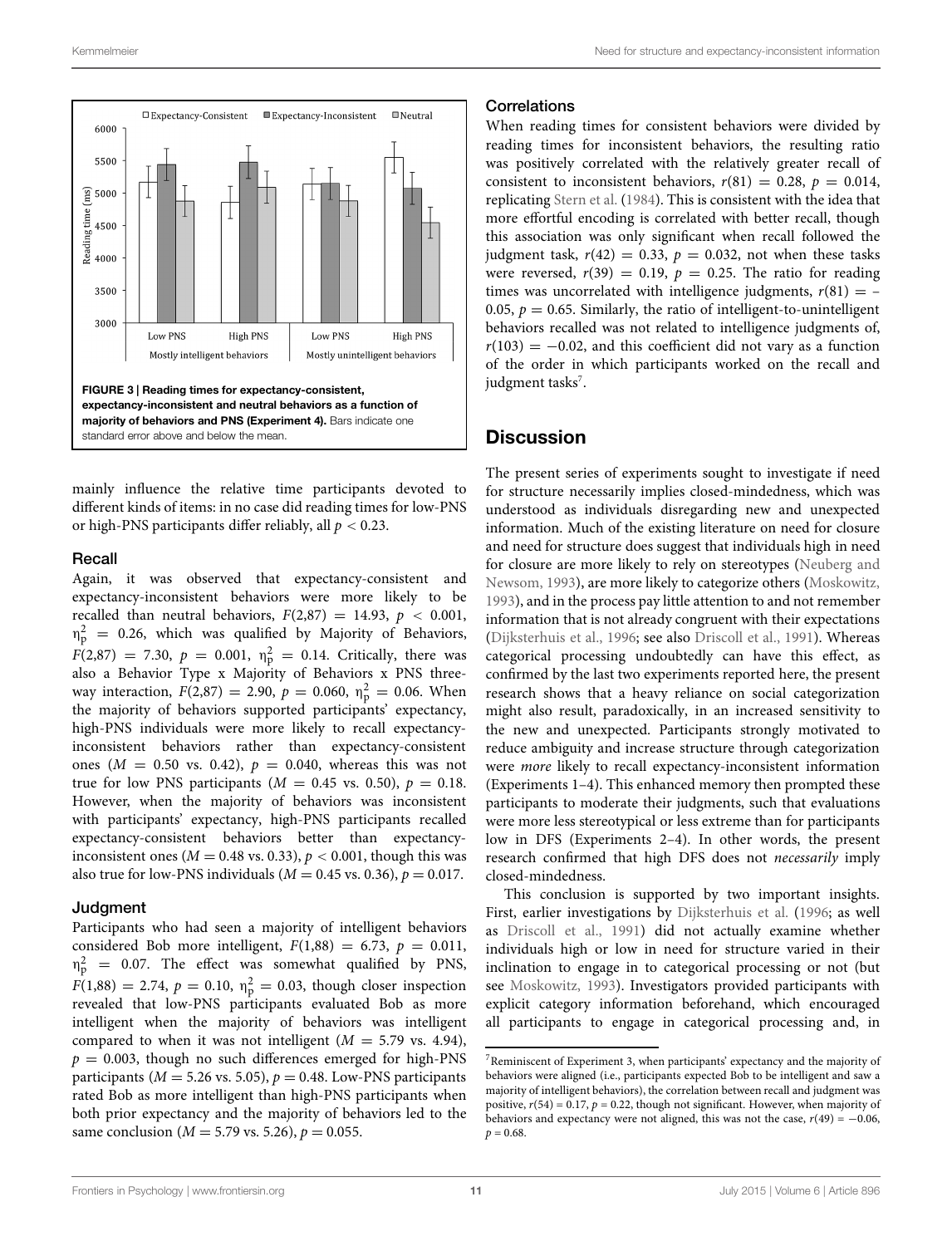the process, reduced if not eliminated any inter-individual vari[ation](#page-13-4) [in](#page-13-4) [the](#page-13-4) [inclination](#page-13-4) [to](#page-13-4) [do](#page-13-4) [so.](#page-13-4) [Thus,](#page-13-4) [the](#page-13-4) Dijksterhuis et al. [\(1996\)](#page-13-4) findings are clearly limited. When participants were given a task that was able to reveal inter-individual variability in the inclination to engage in categorical procession, high need for structure was related to better recall for impressioninconsistent information (Experiments 1 and 2), and more moderate judgments (Experiment 2).

Second, by replicating the findings by [Dijksterhuis et al.](#page-13-4) [\(1996](#page-13-4)) the present research confirmed that DFS *can* produce closedmindedness, precisely when individuals engage in categorical processing. Yet, the present research demonstrates that the consequences of categorical processing and category-based expectancies are much more context dependent than previously envisioned by research on need for structure. Extending previous theorizing [\(Johnston and Hawley](#page-13-21), [1994](#page-13-21); [Sherman et al., 1998](#page-14-25)) the present studies demonstrated that expectancies direct attention in a way that is most likely to facilitate information processing given the affordances of the situation. It was argued that for individuals high in desire-for-structure, categorical processing should direct attention to that which cannot be taken for granted in a given situation. When even a cursory inspection had to reveal that the majority of available information did not match the expectancy, participants focused more on expectancy-consistent information, and recalled it better. This pattern is consistent with the notion that encoding of expected information is facilitated by a welldeveloped conceptual structure that allows perceivers to link such information to wh[at](#page-14-12) [is](#page-14-12) [already](#page-14-12) [known](#page-14-12) [about](#page-14-12) [a](#page-14-12) [target](#page-14-12) [\(e.g.,](#page-14-12) Macrae and Bodenhausen, [2000](#page-14-12); [Skowronski et al.](#page-14-24), [2013\)](#page-14-24). However, broader conclusion is that focusing on expectancy-consistent information allows high desire-for-structure individuals to navigate a stream of ambiguous information, most of which challenges their *a priori* expectancy. Under these circumstances, a focus on what is already known is much more likely to reduce subjective feelings of uncertainty and increase cognitive structure.

However, when the majority of the encountered evidence is supportive of one's expectancy, uncertainty is not reduced and cognitive structure is not enhanced when participants dwell on expectancy-consistent information (cf. [Sherman et al., 1998](#page-14-25), [2004](#page-14-27)). Rather, in order to increase structure, participants high in DFS are more likely to attend to information that does challenge their prior expectancy, possibly because thinking about such information might allow it to be reconciled with the expectancy. For instance, if high desire-for-structure participants expect Bob to be highly intelligent, but learn that he is also a high school dropout, they might consider that he was bored and under-challenged, and that he was wasting his time in public school. Thus, attending to expectancy-inconsistent information might be driven as much by a motivation to reduce ambiguity and increase cognitive structure as is attending to expectancyconsistent information.

At a more general level, the present research suggests that the consequences of a high need for structure for information processing must always be theorized within the specific context of the task affordances. Much research has reported what are ultimately main effects for need for structure/need for closure

(e.g., [Neuberg and Newsom](#page-14-9), [1993;](#page-14-9) [Kruglanski and Webster](#page-14-14), [1996;](#page-14-14) [Kruglanski](#page-14-1), [2004](#page-14-1)). However, the present Experiments 3 and 4 demonstrated that variations in the distribution of the available information alone can dramatically alter the consequences of individual differences in need for structure. There is a long tradition in psychology which argues that thinking about the social world cannot be examined in isolation from the characteristics of the social world itself (see [Fiedler](#page-13-23), [2007](#page-13-23) for a recent review). Likewise, it is argued here that the consequences of need for structure for especially information allocation cannot be determined confidently without knowing individuals' information ecology, i.e., the nature and distribution of information in their social environment.

Once one acknowledges the critical role of information ecology, it is evident that [Dijksterhuis et al.](#page-13-4) [\(1996](#page-13-4)) tackled a very specific situation, namely, one in which participants were given one third expectancy-consistency, one third expectancyinconsistent and one third neutral information (see also [Driscoll et al., 1991\)](#page-13-3). Surely, this specific distribution of information was employed to avoid possible confounds resulting from the differential distribution of expectancy-consistent and expectanc[y-inconsistent](#page-13-17) [\(Hastie and Kumar](#page-13-14)[,](#page-13-17) [1979](#page-13-14)[;](#page-13-17) Hemsley and Marmurek, [1982](#page-13-17); [Bargh and Thein, 1985](#page-13-18)). However, like more recent studies examining the impact of need for closure on category-relevant information (e.g., [Kossowska et al., 2012a](#page-14-28)[,b\)](#page-14-29), this "thirds"-approach severely limits what might be learned about the implications of need for structure for attention allocation specifically, and information processing in general. Hence, researchers are encouraged to take information ecology into consideration when examining need for structure effects.

Critically, the present experiments show that the increased attentiveness and sensitivity to expectancy-consistent information were mainly a function of only one of two dimensions of the PNS construct, the desire to structure one's life and one's thinking about one's social environment in a simple way [\(Neuberg and Newsom](#page-14-9), [1993](#page-14-9)). Though the recruitment of participants for Experiments 1 and 4 did occur based on a combined PNS score, Experiments 1–3 showed that whenever DFS and RLS were assessed within the same experimental session, there was evidence for focal effects to emerge for DFS, but not necessarily for RLS. This supports the present contention that it is participants' motivation to engage in social categorization as a primary cognition-simplifying process that is responsible for the observed effects, rather than a typically aversive RLS. As such, the present research adds to the literature relating specific facets of need for structure or need for closure to specific social-cognitive phenomena (e.g., [Roets and Van Hiel](#page-14-30), [2007;](#page-14-30) [Cavazos et al.](#page-13-15), [2012\)](#page-13-15).

Though the present research contributes to a more complete understanding on the implications of need for structure for the processing of expectancy-inconsistent information, it also poses a number of questions. Prominently, the nature of the process as to why expectancy-inconsistent information is more memorable than expectancy-consistent information is not entirely transparent. It is typically assumed that people are motivated to reconcile incongruent observations with existing knowledge, resulting in a memory advantage for this type of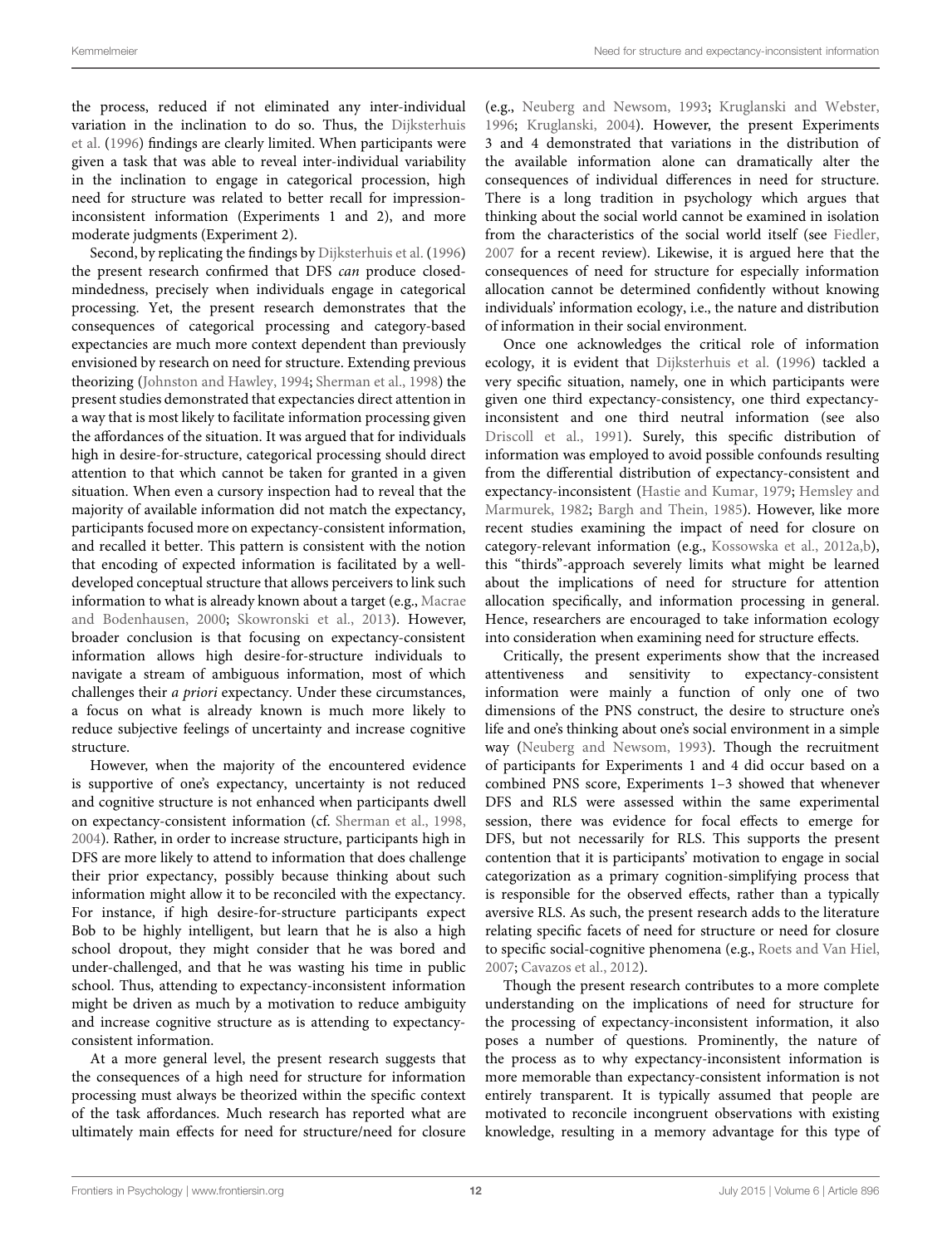information (e.g., [Srull et al., 1985](#page-14-20); [Stangor and McMillan,](#page-14-18) [1992](#page-14-18)). Yet, evidence tapping this process directly remains elusive [\(Heider et al., 2007](#page-13-16); [Skowronski et al.](#page-14-24), [2013\)](#page-14-24). Therefore, it is not entirely clear as to why exactly high need-for-structure individuals did exhibit better recall memory for expectancyinconsistent information. This question is particularly pertinent because in Experiment 1 such individuals did not exhibit a recognition advantage. Moreover, in the same study high DFS participants revealed lower recall memory for expectancyconsistent information. Even though this finding did not replicate in Experiments 2–4, the issue clearly deserves further study. That high need-for-closure participants in Experiment 1 did rely on categorical processing was evident in the elevated false alarms rates for newly presented expectancy-consistent information—a telltale sign that participants were guided by category-based expectancies. Somewhat confusingly, though, there was some evidence that the same participants also falsely recognized expectancy-inconsistent information as evidenced in the response bias scores obtained as part of Experiment 1. This shows that participants were especially attuned to expectancy*relevant* information, regardless of whether consistent or inconsistent with their expectancies; however, the pattern highlights that the underlying process is not yet clear (cf. [Skowronski et al.](#page-14-24), [2013\)](#page-14-24).

Experiments 2 and 3, though not Experiment 4, demonstrated that in the present paradigm recall memory and judgments about the target were related. To the extent that participants were more likely to recall evidence that contradicted the overall impression, they were more moderate in their evaluation of the target. That is, just as [Dijksterhuis et al.](#page-13-4) [\(1996\)](#page-13-4) demonstrated that high need-for-structure participants' lower recall of stereotypeinconsistent information led to more stereotypical judgments, the previous research demonstrated that the same recall-based judgment process might lead to the opposite tendency.

Though it should not be surprising that participants relied on their memory for specific behaviors when evaluating a target person whom they had only learned about minutes beforehand, arguably demonstrating a link between encoding processes and recall is somewhat more impressive. Experiment 4 showed that the longer participants devoted to thinking about expectancyinconsistent relative to expectancy-consistent information, the more likely were they recall the former relative to the latter, conceptually replicating [Stern et al.](#page-14-21) [\(1984\)](#page-14-21). Yet, there was little evidence of a link between reading times and judgment. Although this mirrors [Dijksterhuis et al.](#page-13-4) [\(1996](#page-13-4)), it stands to reason that the self-paced exposure to expectancy-consistent or expectancyinconsistent information may have disrupted any link between recall memory and memory-based judgment, possibly because participants formed judgments on-line [\(Hastie and Park, 1986](#page-13-24)).

The present research faces at least two important limitations. First, [Kossowska et al.](#page-14-29) [\(2012b\)](#page-14-29) recently determined that the effects of need for structure vary by age. Specifically, among younger adults (20–26 years) higher levels of need for structure were linked to greater categorical processing such that high needfor-structure participants were more likely to recall expectancyconsistent information than low need-for-structure participants, whereas this relationship was reversed among older adults

(65 years and older). Moreover, these authors observed that among older adults, high levels of need for structure were linked to better memory for expectancy-irrelevant (neutral) information (see also [Kossowska et al., 2012a\)](#page-14-28). This aging-related dynamic was not captured in the present series of studies, where the focus was exclusively on a college-aged population<sup>8</sup>. Note, that these authors relied on a task that resembled [Driscoll et al.](#page-13-3) [\(1991](#page-13-3)) and [Dijksterhuis et al.](#page-13-4) [\(1996\)](#page-13-4) in that it provided participants with a category label about whom participants subsequently learned equal numbers of expectancy-consistent, expectancyinconsistent and neutral characteristics (see above).

A second limitation arises from the fact that the present research did not measure the participants' subjective ability to fulfill their need for closure. Research by [Bar-Tal et al.](#page-13-25) [\(1997](#page-13-25)) and [Kossowska and Bar-Tal](#page-14-31) [\(2013](#page-14-31)) have documented that sometimes individuals high in need for structure feel unable to employ a processing style that will reduce uncertainty and ambiguity. Using the same paradigm as [Kossowska et al.](#page-14-29) [\(2012b](#page-14-29)), [Kossowska and Bar-Tal](#page-14-31) [\(2013](#page-14-31), Study 1) demonstrated that only among participants high in "ability to achieve closure" did need for structure predict lower recall of expectancyinconsistent information, whereas no such relationship existed for participants low on this ability dimension. In other words, ability to achieve closure likely serves as a moderator, which qualifies the strength, but not the direction, of any effects of need for structure on memory for expectancy-consistent and expectancy-inconsistent information<sup>9</sup>. This implies that the omission of this variable from present investigation does not call into question any of its conclusions, even when it is clear that an additional level of complexity exists—a notion further corroborated by the observation that need for structure and ab[ility to achieve closure are uncorrelated \(](#page-14-31)Kossowska and Bar-Tal, [2013\)](#page-14-31).

Still, future research should examine to what extent ability to achieve closure qualifies any need for structure effects in a paradigm in which, unlike in [Kossowska and Bar-Tal](#page-14-31) [\(2013](#page-14-31), Study 1) and [Dijksterhuis et al.](#page-13-4) [\(1996\)](#page-13-4), participants are not provided with an *a priori* category label by the experimenter. Likewise, it would be interesting to see if ability to achieve closure does qualify need for structure effects when the information ecology is varied. Employing this variable would also be of great theoretical interest because the effects demonstrated here have to be attributed to one of two dimensions of the PNS construct, namely DFS [\(Neuberg and Newsom, 1993](#page-14-9)). It would be important to know if effects of subjective ability are specific to this one dimension of whether it generalizes to all dimensions, especially if one considers other measure of need for closure, namely the need for closure scale [\(Webster and Kruglanski](#page-14-3), [1994](#page-14-3)), distinguish a total of five sub-dimensions.

<span id="page-12-0"></span>[<sup>8</sup>Kossowska et al.](#page-14-29) [\(2012b\)](#page-14-29) reported that NFC was associated with lower recall for expectancy-inconsistent information, Study 1, *r* = −0.19 and Study 2, *r* = −0.06, though these coefficients were not significant. Separate correlations for younger and older adults were not provided.

<span id="page-12-1"></span><sup>&</sup>lt;sup>9</sup>Kossowska and Bar-Tal [\(2013](#page-14-31)) found that need for structure qualified the recall of neutral information, such that need for structure was related to greater recall when "ability to achieve closure" was low, but lower recall when "ability to achieve closure" was high.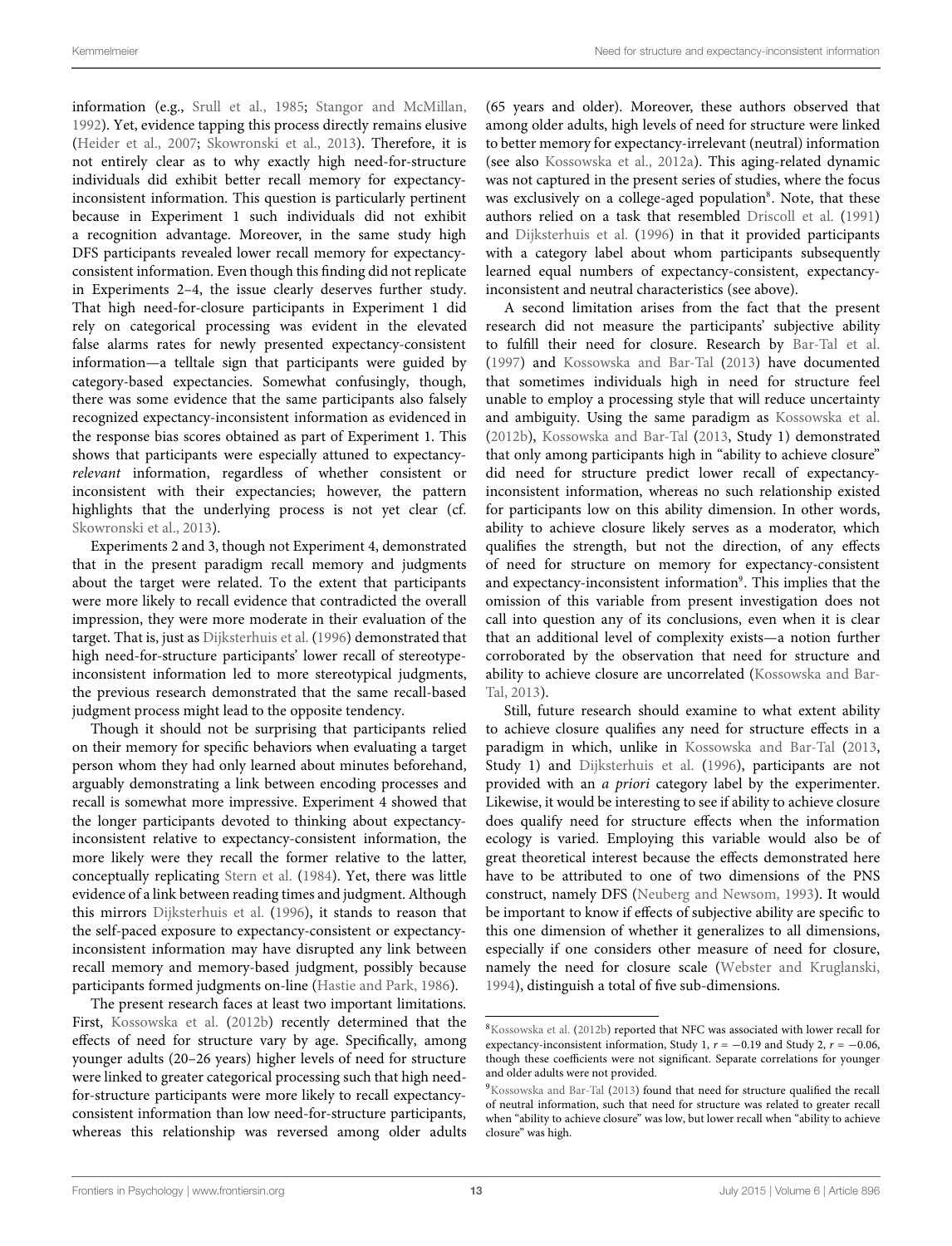In closing, it is often thought that high need for structure ushers in categorical processing. When relying on categorical processing, a perceiver is always at risk of pigeonholing new acquaintances, of rendering them exchangeable members of a social category that has been activated in the perceiver's mind. However, categorical processing may also provide perceivers with expectancies about newly encountered others in the first place. That is, perceivers who categorize and as a consequence hold expectancies must determine whether a particular piece of information about the new acquaintance is expected or unexpected. To the extent that a new acquaintance is not a typical member of an activated social category, high need-for-structure individuals may discover much unexpected information, which will grab their attention and, presumably, requires them to think. Ironically, this may commit high need-for-structure perceivers to investing considerable cognitive effort—very much contrary to their general inclination to reduce processing effort (Neuberg and Newsom, [1993;](#page-14-9) [Kruglanski](#page-14-1), [2004](#page-14-1)). Equally ironically, under such circumstances high need-for-cognition perceivers are more likely to incorporate information into their judgment, which

### **References**

- <span id="page-13-18"></span>Bargh, J. A., and Thein, R. D. (1985). Individual construct accessibility, person memory, and the recall-judgment link: the case of information overload. *J. Pers. Soc. Psychol.* 49, 1129–1146. doi: 10.1037/0022-3514.49.5.1129
- <span id="page-13-25"></span>Bar-Tal, Y., Kishon-Rabin, L., and Tabak, N. (1997). The effect of need and ability to achieve cognitive structuring on cognitive structuring. *J. Pers. Soc. Psychol.* 73, 1158–1176.
- <span id="page-13-6"></span>Block, J., and Block, J. (1951). An investigation of the relationship between intolerance of ambiguity and ethnocentrism. *J. Pers.* 19, 303–311. doi: 10.1111/j.1467-6494.1951.tb01104.x
- <span id="page-13-13"></span>Bouckenooghe, D., Vanderheyden, K., Mestdagh, S., and van Laethem, S. (2007). Cognitive motivation correlates of coping style in decisional conflict. *J. Psychol.* 141, 605–625. doi: 10.3200/JRLP.141.6.605-626
- <span id="page-13-9"></span>Brewer, M. B. (1988). "A dual process model of impression formation," in *Advances in Social Cognition*, Vol. 1, eds T. K. Srull and R. S. Wyer, Jr. (Hillsdale, NJ: Erlbaum) 1–36.
- <span id="page-13-15"></span>Cavazos, J. T., Judice-Campbell, N., and Ditzfeld, C. P. (2012). Differing emotional sensitivities in the two factors of personal need for structure. *J. Res. Pers.* 46, 49–54. doi: 10.1016/j.jrp.2011.12.005
- <span id="page-13-4"></span>Dijksterhuis, A. P., Van Knippenberg, A. D., Kruglanski, A. W., and Schaper, C. (1996). Motivated social cognition: need for closure effects on memory and judgment. *J. Exp. Soc. Psychol.* 32, 254–270. doi: 10.1006/jesp.1996.0012
- <span id="page-13-3"></span>Driscoll, D. M., Hamilton, D. L., and Sorrentino, R. M. (1991). Uncertainty orientation and recall of person-descriptive information. *Pers. Soc. Psychol. Bull.* 17, 494–500. doi: 10.1177/0146167291175003
- <span id="page-13-23"></span>Fiedler, K. (2007). "Information ecology and the explanation of social cognition and behavior," in *Social Psychology: Handbook of Basic Principles*, eds A. W. Kruglanski and E. T. Higgins (New York, NY: Guilford Press), 176–200.
- <span id="page-13-11"></span>Fiske, S. T., Lin, M., and Neuberg, S. L. (1999). "The continuum model: ten years later," in *Dual-Process Theories in Social Psychology*, eds S. Chaiken and Y. Trope (New York, NY: Guilford Press), 321–254.
- <span id="page-13-10"></span>Fiske, S. T., and Neuberg, S. L. (1990). "A continuum model of impression formation from category-based to individuating processes: influences of information and motivation on attention and interpretation," in *Advances in Experimental Social Psychology*, Vol. 23, ed. M. P. Zanna (San Diego, CA: Academic Press), 1–74.
- <span id="page-13-5"></span>Frenkel-Brunswik, E. (1949). Intolerance of ambiguity as an emotional and perceptual personality variable. *J. Pers.* 19, 108–143. doi: 10.1111/j.1467- 6494.1949.tb01236.x
- <span id="page-13-19"></span>Fuhrman, R. W., Bodenhausen, G. V., and Lichtenstein, M. (1989). On the trait implications of social behaviors: kindness, intelligence, goodness, and normality

contradicts an earlier expectancy about a target. That is, when high need-for-structure individuals enter a situation without clear expectancies or with an expectancy that is clearly not supported by the evidence, their tendency to over-rely on social categories may have at its roots the undoing of this very overreliance. Information that does not fit will "stick out."

### Acknowledgments

I am indebted to Jessica A. Cameron, Richard Denzel, Kaori Moritomo, and Laura Zettel who helped to conduct the experiments and code the recall protocols. Many thanks to Gene Burnstein, Norbert Schwarz, Joseph Priester, Geoffrey Haddock, and James L. Hilton for much helpful commentary in the early stages of this project. I am also grateful to Heather Kemmelmeier and Marisa Crowder for their comments on earlier versions of the present manuscript. The research described in this manuscript was approved by the University of Michigan LS&A Human Subject Review Committee.

ratings for 400 behavior statements. *Behav. Res. Methods Instrum. Comput.* 21, 587–597. doi: 10.3758/BF03210581

- <span id="page-13-7"></span>Furnham, A., and Ribchester, T. (1995). Tolerance of ambiguity: a review of the concept, its measurement and applications. *Curr. Psychol.* 14, 179–199. doi: 10.1007/BF02686907
- <span id="page-13-20"></span>Fyock, J., and Stangor, C. (1994). The role of memory biases in stereotype maintenance. *Br. J. Soc. Psychol.* 33, 331–343. doi: 10.1111/j.2044-8309.1994.tb01029.x
- <span id="page-13-8"></span>Gordon, R. A. (1997). The moderation of distinctiveness-based illusory correlation: the impact of circadian variations and personal need for structure. *J. Soc. Psychol.* 137, 514–526. doi: 10.1080/00224549709595469
- <span id="page-13-0"></span>Gudykunst, W. B. (1985). A model of uncertainty reduction in intercultural encounters. *J. Lang. Soc. Psychol.* 4, 79–98. doi: 10.1177/0261927X8500400201
- <span id="page-13-14"></span>Hastie, R., and Kumar, P. A. (1979). Person memory: personality traits as organizing principles in memory for behaviors. *J. Pers. Soc. Psychol.* 37, 25–38. doi: 10.1037/0022-3514.37.1.25
- <span id="page-13-24"></span>Hastie, R., and Park, B. (1986). The relationship between memory and judgment depends on whether the judgment task is memory-based or on-line. *Psychol. Rev.* 93, 258–268. doi: 10.1037/0033-295X.93.3.258
- <span id="page-13-16"></span>Heider, J. D., Scherer, C. R., Skowronski, J. J., Wood, S. E., Edlund, J. E., and Hartnett, J. L. (2007). Trait expectancies and stereotype expectancies have the same effect on person memory. *J. Exp. Soc. Psychol.* 43, 265–272. doi: 10.1016/j.jesp.2006.01.004
- <span id="page-13-17"></span>Hemsley, G. D., and Marmurek, H. H. (1982). Person memory the processing of consistent and inconsistent person information. *Personal. Soc. Psychol. Bull.* 8, 433–438. doi: 10.1177/0146167282083007
- <span id="page-13-22"></span>Hilton, J. L., Klein, J. G., and von Hippel, W. (1991). Attention allocation and impression formation. *Pers. Soc. Psychol. Bull.* 17, 548–559. doi: 10.1177/0146167291175010
- <span id="page-13-1"></span>Hogg, M. A. (2000). Subjective uncertainty reduction through self-categorization: a motivational theory of social identity processes. *Eur. Rev. Soc. Psychol.* 11, 223–255. doi: 10.1080/14792772043000040
- <span id="page-13-2"></span>Inglis, I. R. (2000). The central role of uncertainty reduction in determining behaviour. *Behaviour* 137, 1567–1599. doi: 10.1163/156853900 502727
- <span id="page-13-21"></span>Johnston, W. A., and Hawley, K. J. (1994). Perceptual inhibition of expected inputs: the key that opens closed minds. *Psychon. Bull. Rev.* 1, 56–72. doi: 10.3758/BF03200761
- <span id="page-13-12"></span>Jost, J. T., Kruglanski, A. W., and Simon, L. (1999). "Effects of epistemic motivation on conservatism, intolerance, and other system justifying attitudes," in *Shared Cognition in Organizations*: *The Management of Knowledge*, eds L. Thompson, D. M. Messick, and J. M. Levine (Mahwah, NJ: Erlbaum.), 91–116.